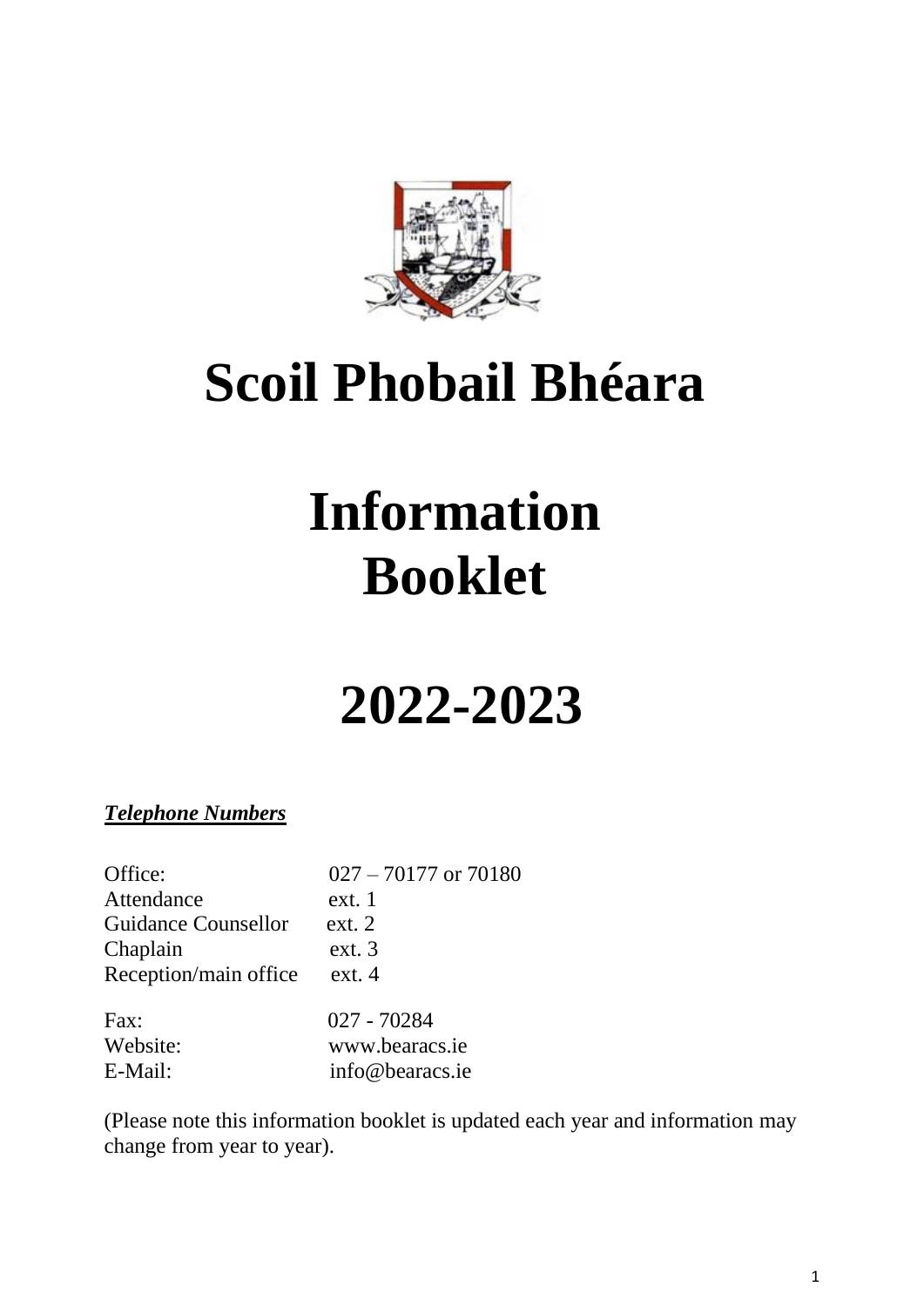### Contents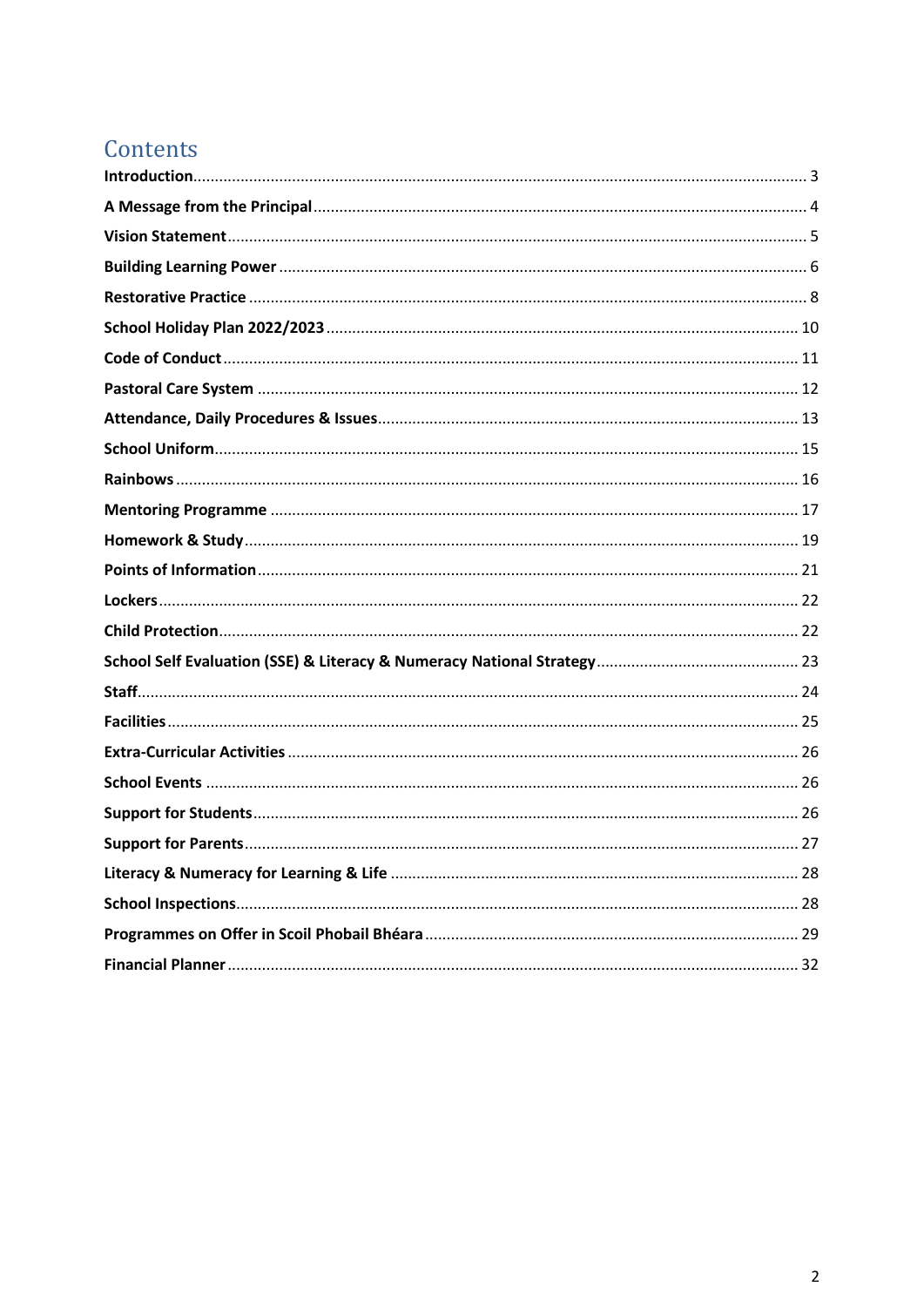### <span id="page-2-0"></span>**Introduction**

Scoil Phobail Bhéara opened in 1980 as a result of an amalgamation between Méan Scoil Naomh Iosaf run by the Mercy Sisters and Castletownbere Vocational School run by Co. Cork VEC. The school is situated in Castletownbere and provides a second level education for all students from ages 12-19 in the Beara Peninsula. The school has continued to grow over the past 38 years. It is a mixed ability school, and the staff strives to use a variety of teaching methodologies, which enhance learning. We recognise the importance of partnership between home and school and the need to encourage the student voice. We give every opportunity to each student to reach his or her full potential.

Scoil Phobail Bhéara is a Health Promoting School.

**Principal** Ms. Pauline Hurley

**Deputy Principal** Ms. Niamh Deane

### **Board of Management 2022 - 2023**

Nominations to be held during the summer 2022

| <b>TBC</b> | Nominee of patron (Cork ETB)    |
|------------|---------------------------------|
| <b>TBC</b> | Nominee of patron (Cork ETB)    |
| <b>TBC</b> | Nominee of patron (Cork ETB)    |
| <b>TBC</b> | Nominee of Patron (Mercy Order) |
| <b>TBC</b> | Nominee of Patron (Mercy Order) |
| <b>TBC</b> | Nominee of Patron (Mercy Order) |
| <b>TBC</b> | Elected parent nominee          |
| <b>TBC</b> | Elected parent nominee          |
| <b>TBC</b> | Elected teacher nominee         |
| <b>TBC</b> | Elected teacher nominee         |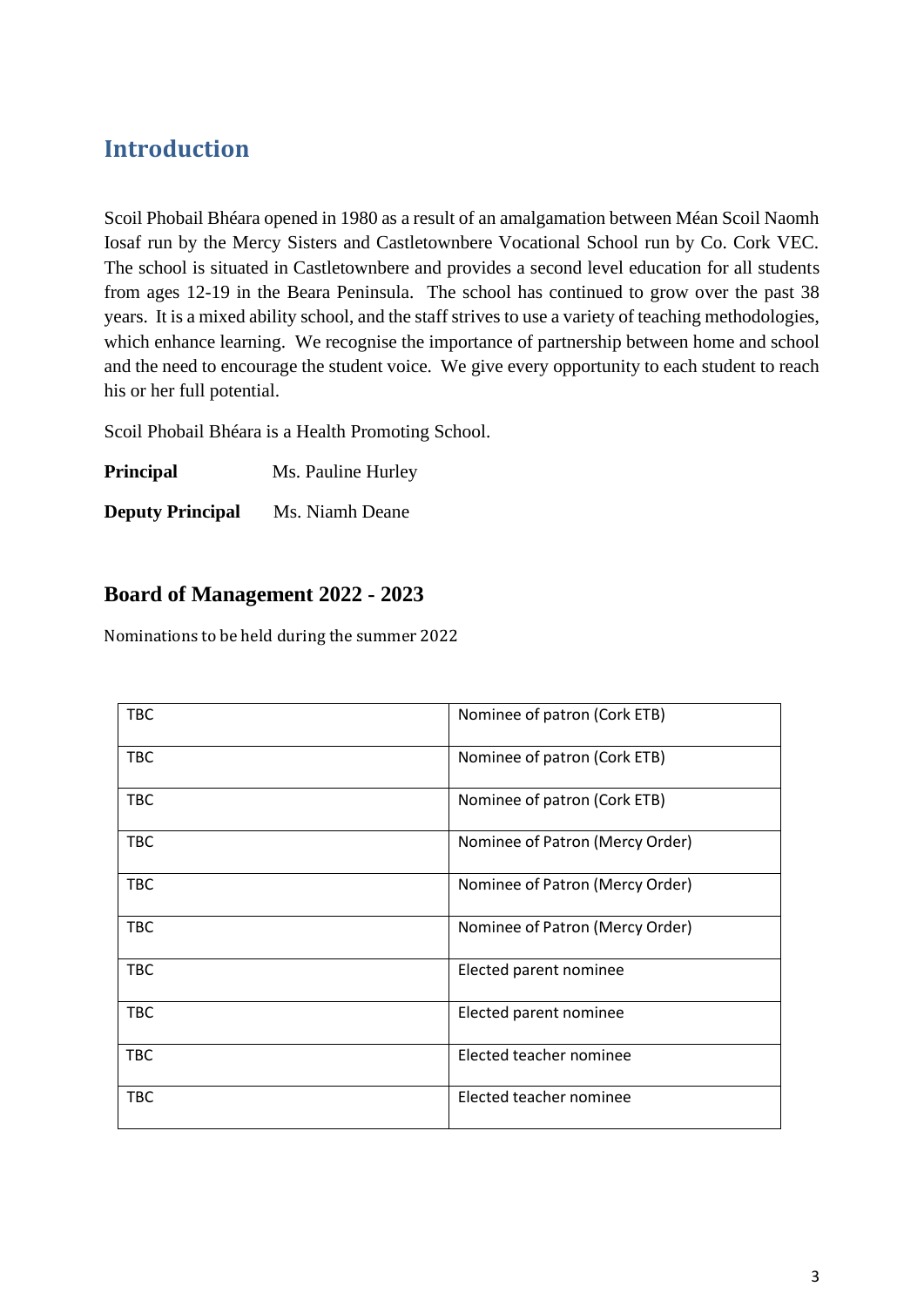### <span id="page-3-0"></span>**A Message from the Principal**

Dear Parents/Guardians and Students,

It is with delight that I write to our incoming students and welcome both you and your parents/guardians to the school community of Scoil Phobail Bhéara.

The transition from primary school to second level school is enjoyable but also challenging. It is my wish for you, that the next 5 or 6 years in Scoil Phobail Bhéara will be happy and fruitful for all of you. I hope your experience of the school will enrich your lives and that as students you will develop as well-rounded citizens and achieve your true potential. I endeavour to do my best for you and hope that you will also strive for the development of the best possible school experience for yourself.

#### Our school motto is: **"Ní neart go cur le chéile" which translates "There is strength in Unity"**

Our school can only be at its best with parents/guardians, students, teachers, Board of Management and the local community all working together and as such it is vital that we all maintain a positive and collegial working relationship based on kindness and mutual respect.

I hope this information booklet will be a useful guide for you and that it will help to make the transition to Scoil Phobail Bhéara straightforward.

Kind regards,

Ms. Pauline Hurley

Principal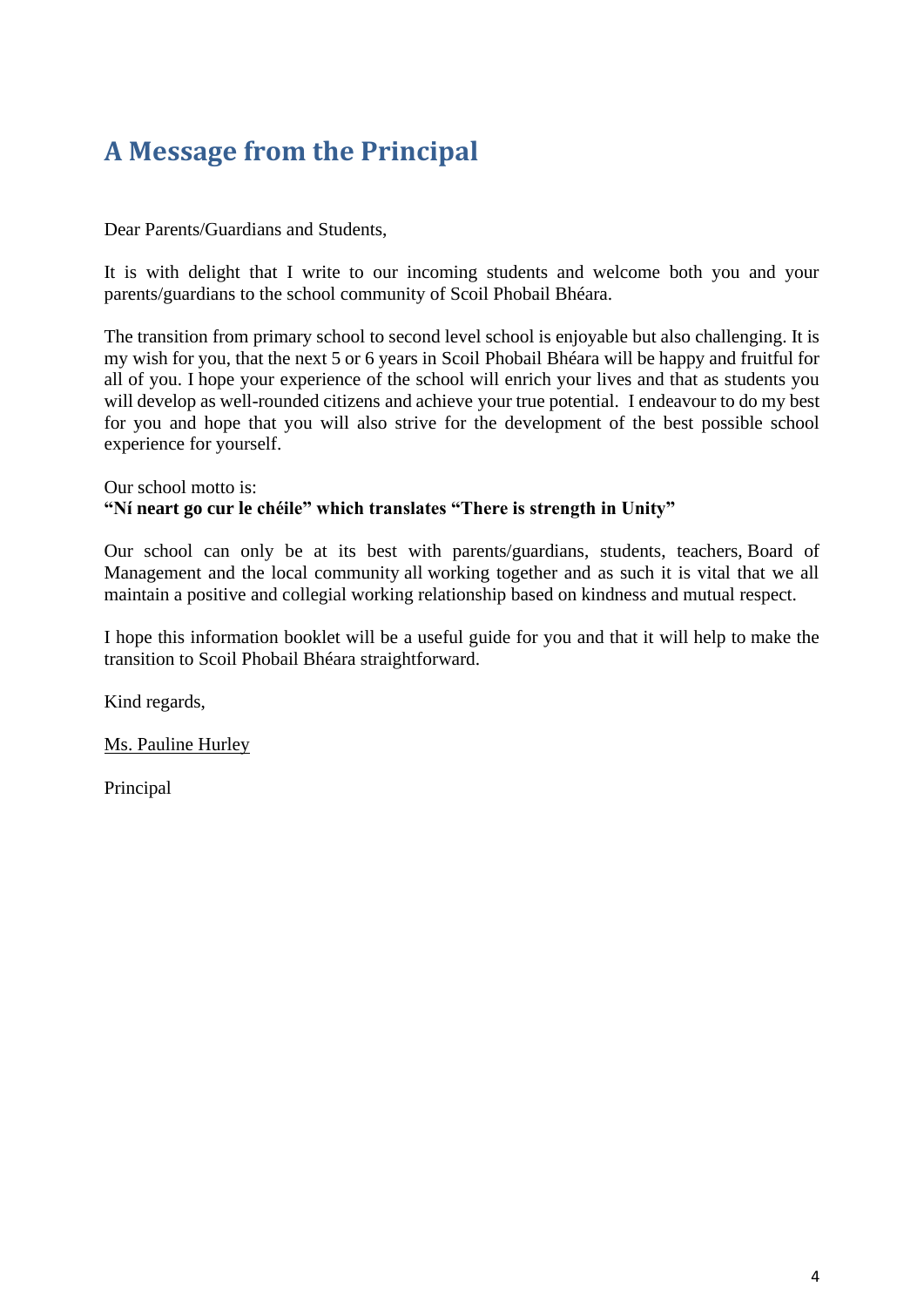### <span id="page-4-0"></span>**Vision Statement**

#### *Our Vision Statement*

We in Scoil Phobail Bhéara have a vision of the type of school we would like. It is a school guided by Christian values where students are happy and where everyone is treated with courtesy and respect. Our school encourages, supports and challenges all students to reach their full potential.

While parents are the primary educators of their children, our staff members, who act in loco parentis, are our most valuable resource and every effort is made to ensure that we have a dedicated and committed staff and good student-staff relationships.

Our School is an integral part of our local community and in addition to providing the best possible education for our young people and preparing them for later life, our school serves as a resource for, and enriches our community.

We do everything possible to assist our students to take responsibility for themselves and their actions and we help them to appreciate and care for the world in which we live.

### *School Motto* **Ní Neart go cur le Chéile / Strength in Unity**

The power of a team pulling together, working for the same goal, striving to reach a common destination, is far greater than the sum of its parts. Teachers, Parents, Students, Board of Management and Community, all striving for the same goal: provision of excellence.

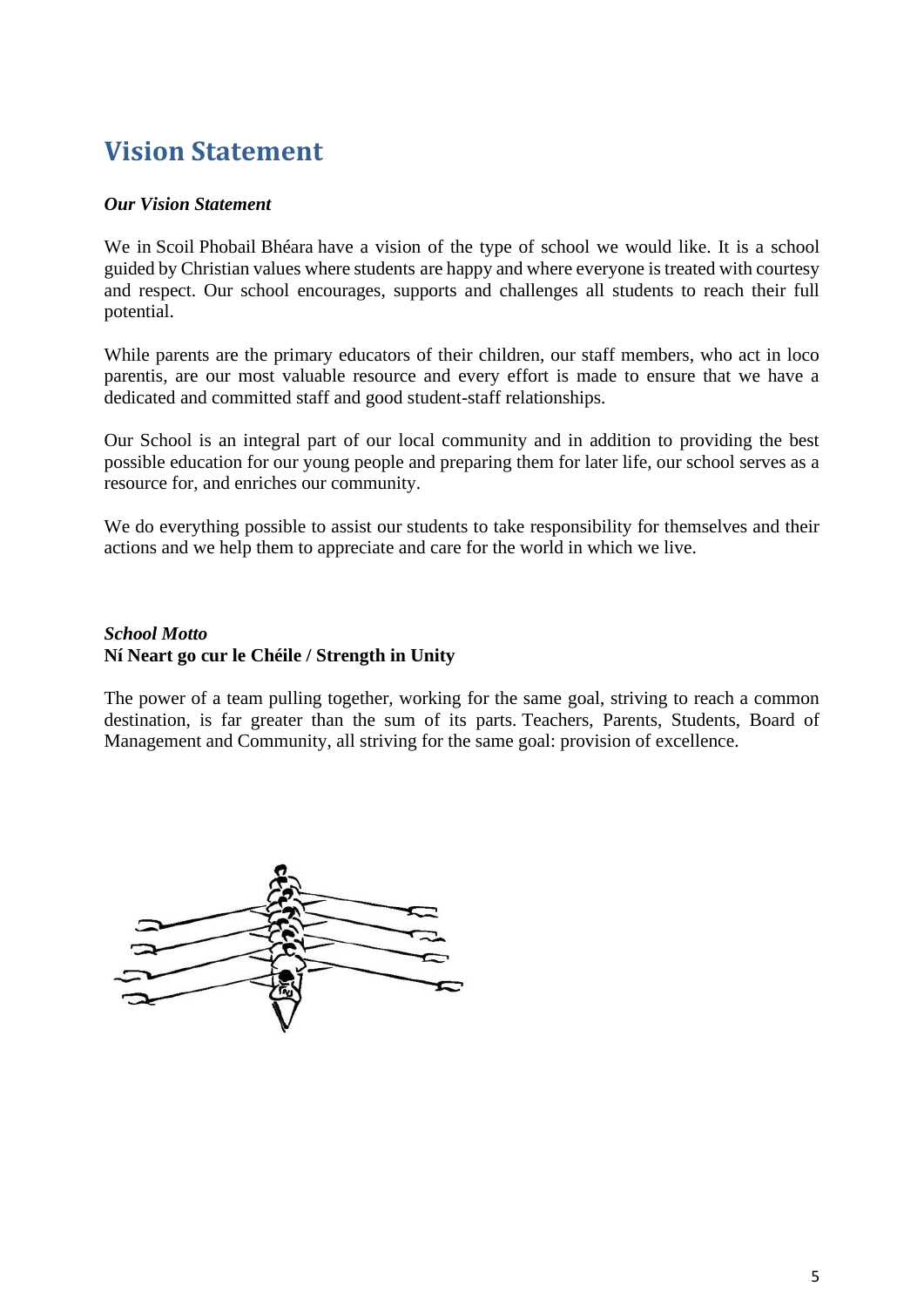### <span id="page-5-0"></span>**Building Learning Power**

As part of our School Self Evaluation Process we are engaged in Building Learning Power. You will receive further information on this as the start of the school year.

### **What is building learning power?**

Building Learning Power is a way to enable all members of the school community to become resilient, resourceful, creative and confident learners.



### **LEARNING HABITS - What are they and what do they mean?**

- 
- Being curious ask questions and see the connection between things
- 
- 

• Persevering never, never, never, never give up in the face of difficulties

- Work well with others learn from others and help others learn
- Reflect on what you are doing make flexible plans and keep them under review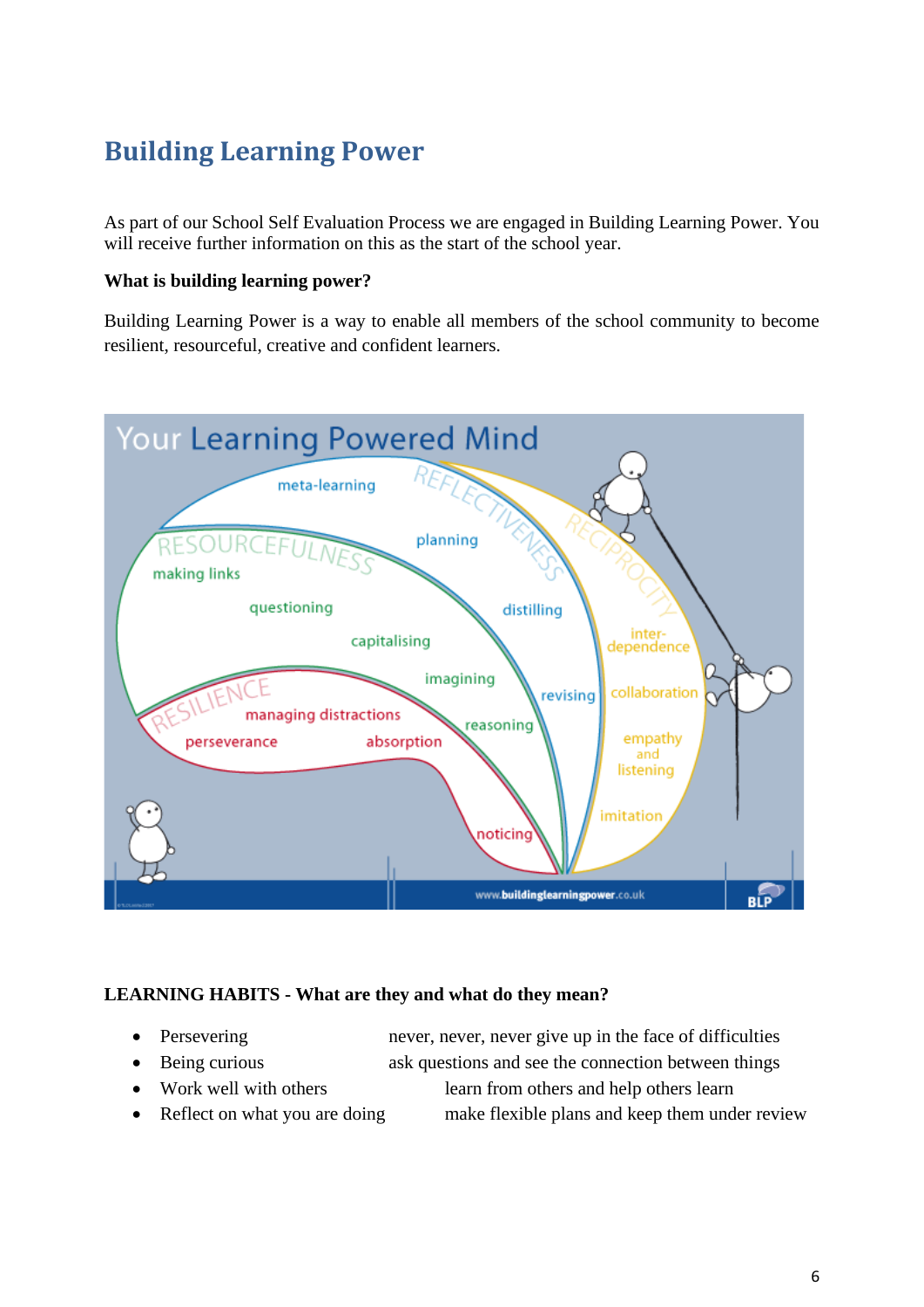### **GROWTH MINDSET – WHAT IS IT AND WHAT DOES IT MEAN**

There are two ways of viewing our mind

- As buckets with a limited capacity
- As balloons they can continue to expand

### **I have a GROWTH mindset when I believe …**

- That my ability is expandable
- In exploring all possibilities
- That I see learning as experimental
- That learning from mistakes is very important
- That setbacks are a way of improving resilience and determination
- That I should take responsibility for my thoughts and actions
- That I can learn from others
- That I should accept my weaknesses and build on them

### **This year I will**

- Adopt learning habits that develop social skills e.g. listen to other people and understand other people's point of view.
- Take personal responsibility for learning as an individual and in teams.
- Take personal responsibility for behaviour and attitude to learning.
- Help others in the classroom shine and make progress.

PLEASE CHECK OUR WEBSITE FOR REGULAR UPDATES ON LEARNING HABITS.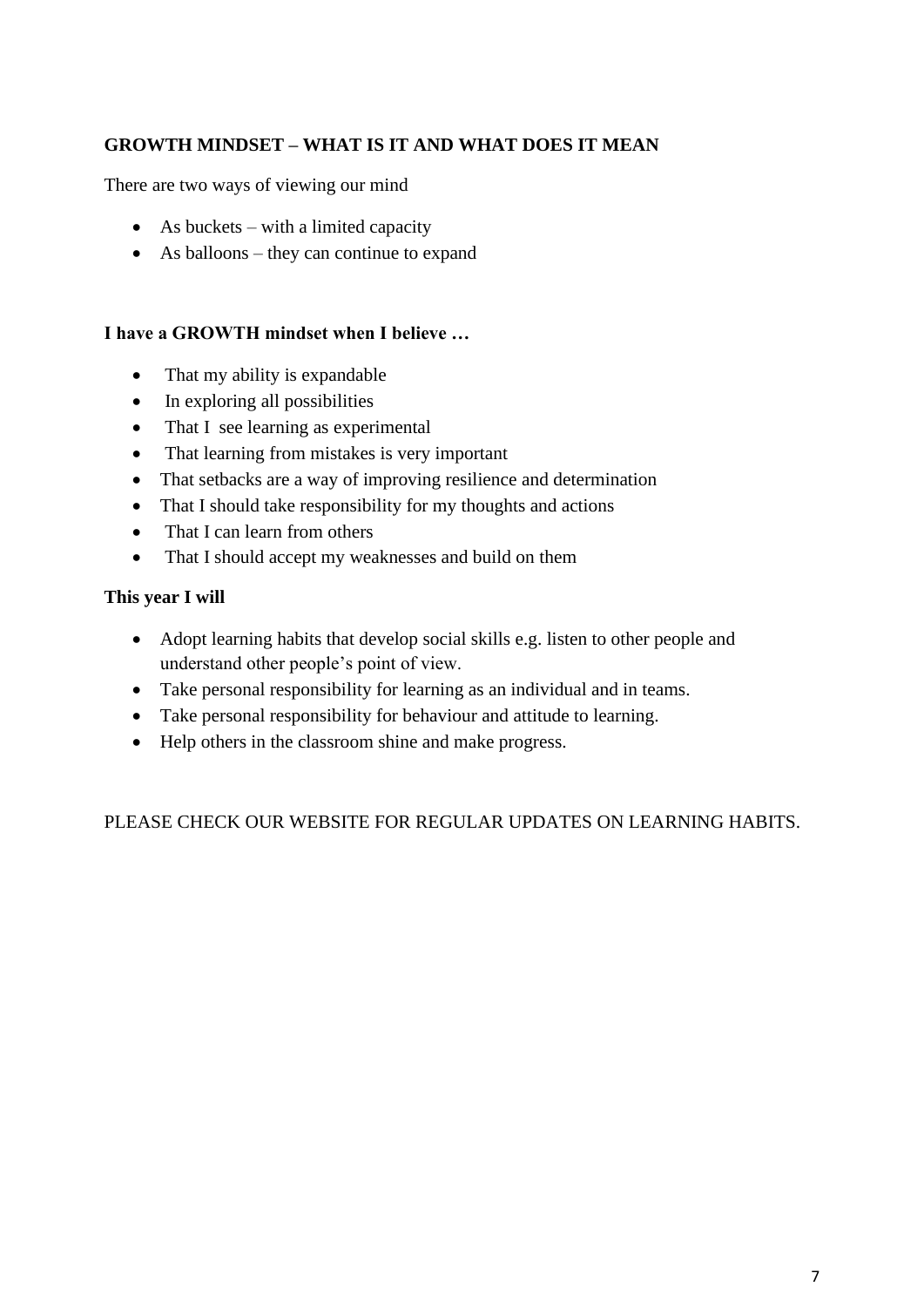### <span id="page-7-0"></span>**Restorative Practice**



### **Restorative Practice**

### What is Restorative Practice (RP)?

Restorative Practice is a values-based philosophy. It aims to build positive relationships and friendships throughout our school community and beyond.

### Restorative Practice in our School

In our school we are growing our commitment to Restorative Practice and the values light the way! We will use the RESPECT values to help us to bring RP to life and they inform how we try to think, engage, speak, listen, and approach situations in our everyday interactions in school. The intention is to learn how to ask, listen and share in a way that honours a positive learning environment for the whole school community.

### Restorative Language (The Giraffe)

The giraffe is known as the restorative animal as it has the biggest heart of all the land animals so it speaks from its heart, promoting empathy. It also has the longest neck so it can see everyone's perspective which is a key component of empathy building and a bridge towards conflict resolution. When things go wrong, as they sometimes do, we will try to channel our inner giraffes and think restoratively. We will seek to model and use restorative language, questions and intentions as a compass to work together and find a solution, to fix harm that may have happened, and to honour, build or repair relationships / friendships as best as we can.

This restorative way of being builds skills for a happy and connected life. Restorative Practice aim is to support the wellbeing of our school and the community it serves.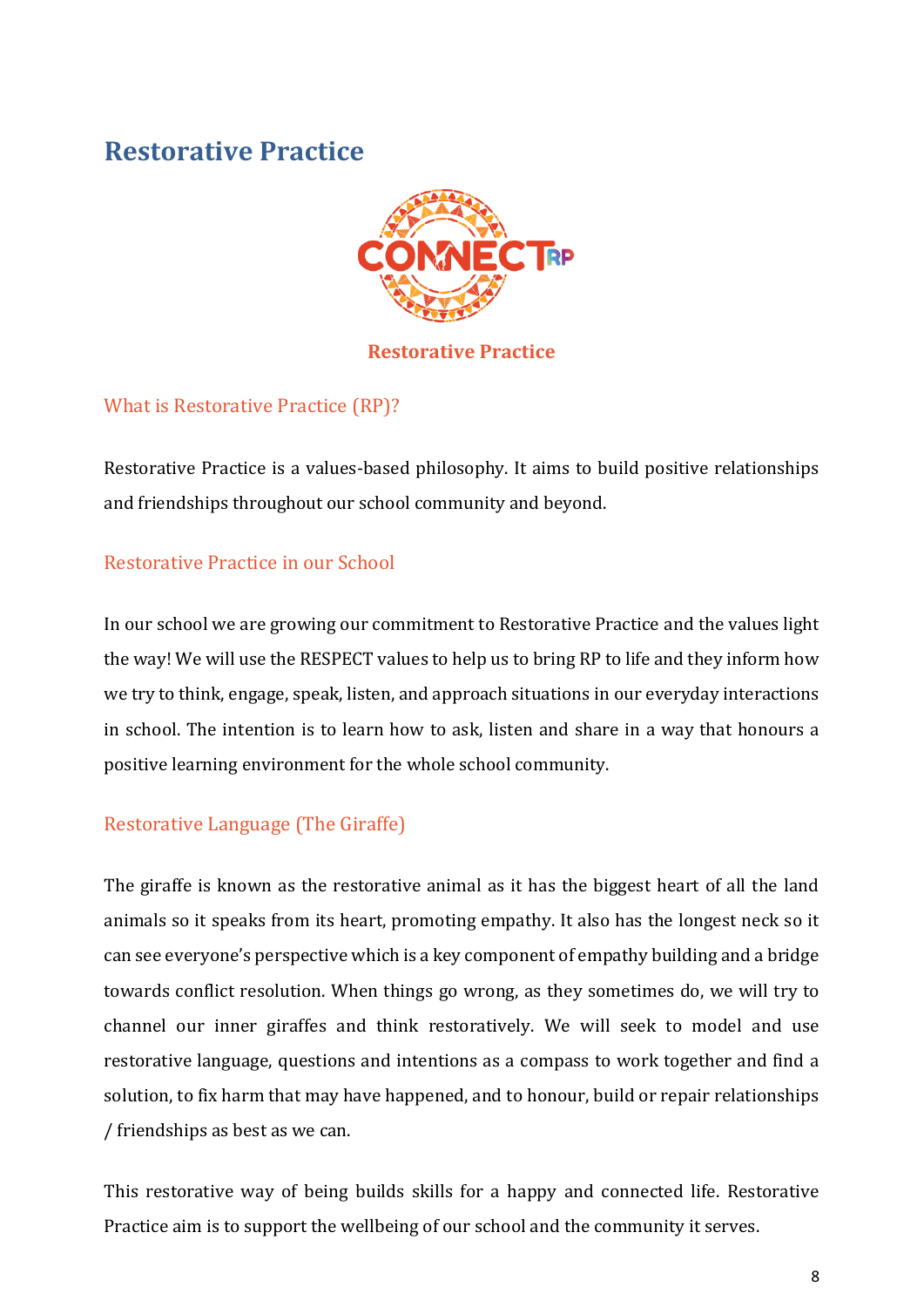### **How the School is organised**

## **Department of Education** Overall Responsibility **↓ Board of Management** Manages the School **↓**

| <b>Principal and Deputy Principal</b>                                          |  |  |  |
|--------------------------------------------------------------------------------|--|--|--|
|                                                                                |  |  |  |
|                                                                                |  |  |  |
| Leaders of learning and responsible for the day to day operation of the school |  |  |  |
|                                                                                |  |  |  |
|                                                                                |  |  |  |
|                                                                                |  |  |  |

| <b>Year Head</b>             | <b>Class Teachers</b>              | <b>Subject Teachers</b> |
|------------------------------|------------------------------------|-------------------------|
| Overall charge of Year group | Takes special care of one<br>class | Teach subjects          |

| <b>School Secretary</b> | <b>Guidance Counsellor</b> | Chaplain                      |
|-------------------------|----------------------------|-------------------------------|
| Responsible for         | Gives guidance on careers  | Looks after the spiritual and |
| administration          | and counselling support    | pastoral needs of students    |

| <b>Student Council</b>                                         |
|----------------------------------------------------------------|
| Represents the views of students and involved in policy making |

| <b>Cabhair Group</b> Care Team             | <b>Rainbows</b>                           |
|--------------------------------------------|-------------------------------------------|
| Help and support for students experiencing | Programme dealing with education for loss |
| difficulties                               | through bereavement or separation         |

### **Parents Association** Promotes and supports the interests of students and parents in education

**Partners in education: Staff, Students, Parents, Board of Management**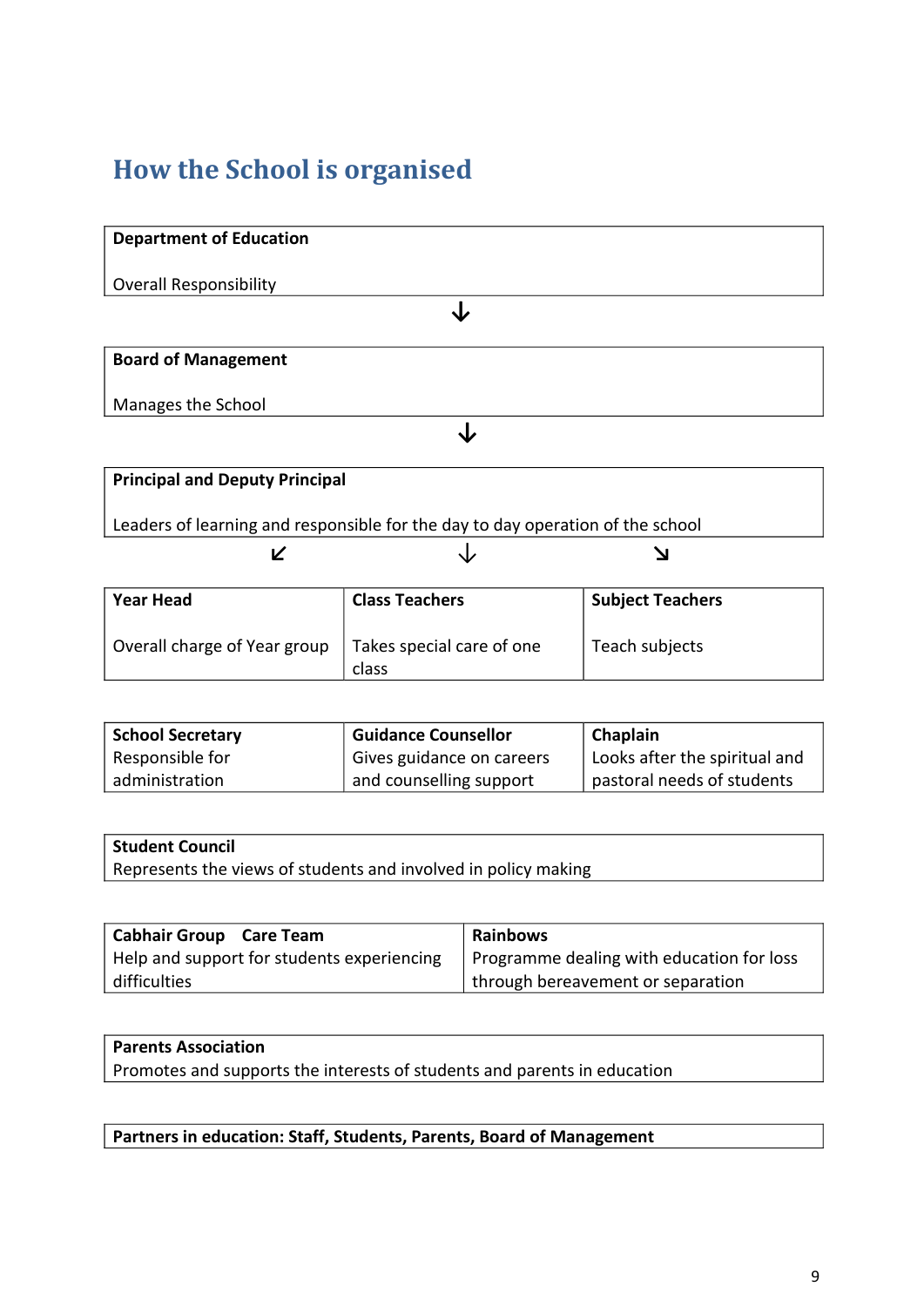### <span id="page-9-0"></span>**School Holiday Plan 2022/2023**

**Please Note:** The February mid-term and Easter holidays may be shortened as a contingency arrangement for possible closure in lieu of days lost due to adverse weather. Ref circular letter 0016/2014 Department of Education and Skills.

| $1ST$ TFRM                    |                                                           |
|-------------------------------|-----------------------------------------------------------|
| October mid-term 2022         | Monday 31 <sup>st</sup> October to Friday 4 <sup>th</sup> |
|                               | November inclusive                                        |
| <b>JCT Day 2022</b>           | Friday 25 <sup>th</sup> November (School closed)          |
| <b>Discretionary Day 2022</b> | Friday 9 <sup>th</sup> December (School closed)           |
| Christmas Holidays 2022/2023  | Thursday 22 <sup>nd</sup> December to                     |
|                               | Wednesday 4 <sup>th</sup> January inclusive               |

| $2nd$ TERM                  |                                                             |  |
|-----------------------------|-------------------------------------------------------------|--|
| Re-opening January 2023     | Thursday 5 <sup>th</sup> January                            |  |
| February Bank Holiday 2023  | Monday 6 <sup>th</sup> February                             |  |
| February midterm 2023       | Monday 13 <sup>th</sup> to Friday 17 <sup>th</sup> February |  |
|                             | inclusive                                                   |  |
| St. Patrick's Day 2023      | Friday 17 <sup>th</sup> March                               |  |
| <b>Easter Holidays 2023</b> | Monday 3rd April to Friday 14th April                       |  |
|                             | inclusive                                                   |  |

| $3rd$ TERM            |                                               |
|-----------------------|-----------------------------------------------|
| Re-opening April 2023 | Monday 17 <sup>th</sup> April                 |
| May Bank Holiday 2023 | Monday 1 <sup>st</sup> May                    |
| Summer Holidays 2023  | School will close Friday 2 <sup>nd</sup> June |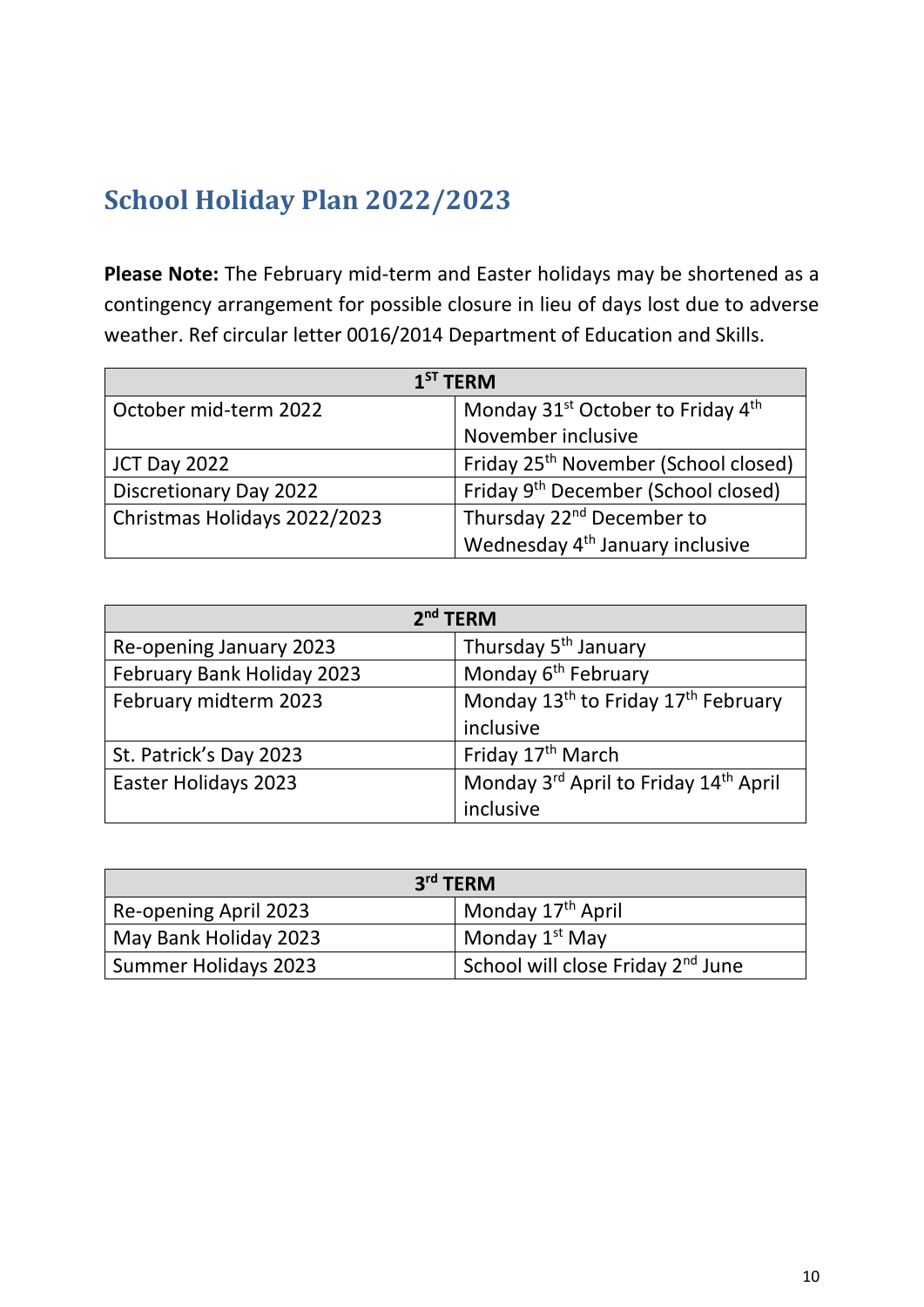### <span id="page-10-0"></span>**Code of Conduct**

The main function of the school's code of conduct is to ensure the creation and maintenance of a school climate where effective learning and teaching can occur.

The code outlined below was agreed by the Board of Management, Parents Association, Students' Council and Staff of the school. It is based on values such as the dignity of the individual, mutual respect, self-discipline, social responsibility and the right of all students to benefit from teaching and learning

### **THE CODE**

- a) Students are expected to behave in an orderly manner and to show due respect and courtesy to fellow pupils and school staff both in school and on school related activities.
- *b)* Students are expected to show due respect for school property and for the property of others.
- c) Students are expected to avoid involvement in any activity which might endanger the welfare of themselves or others.
- *d)* Students are expected to comply with instructions from staff in the matters of safety, conduct in class and school environs, movement about the school, class work and homework.
- e) Students are expected to follow the uniform code and to wear the uniform with pride.
- f) Students are expected to be punctual and to have full attendance.
- *g)* Parental (or Guardian's) consent is required if a pupil is to be excused from school.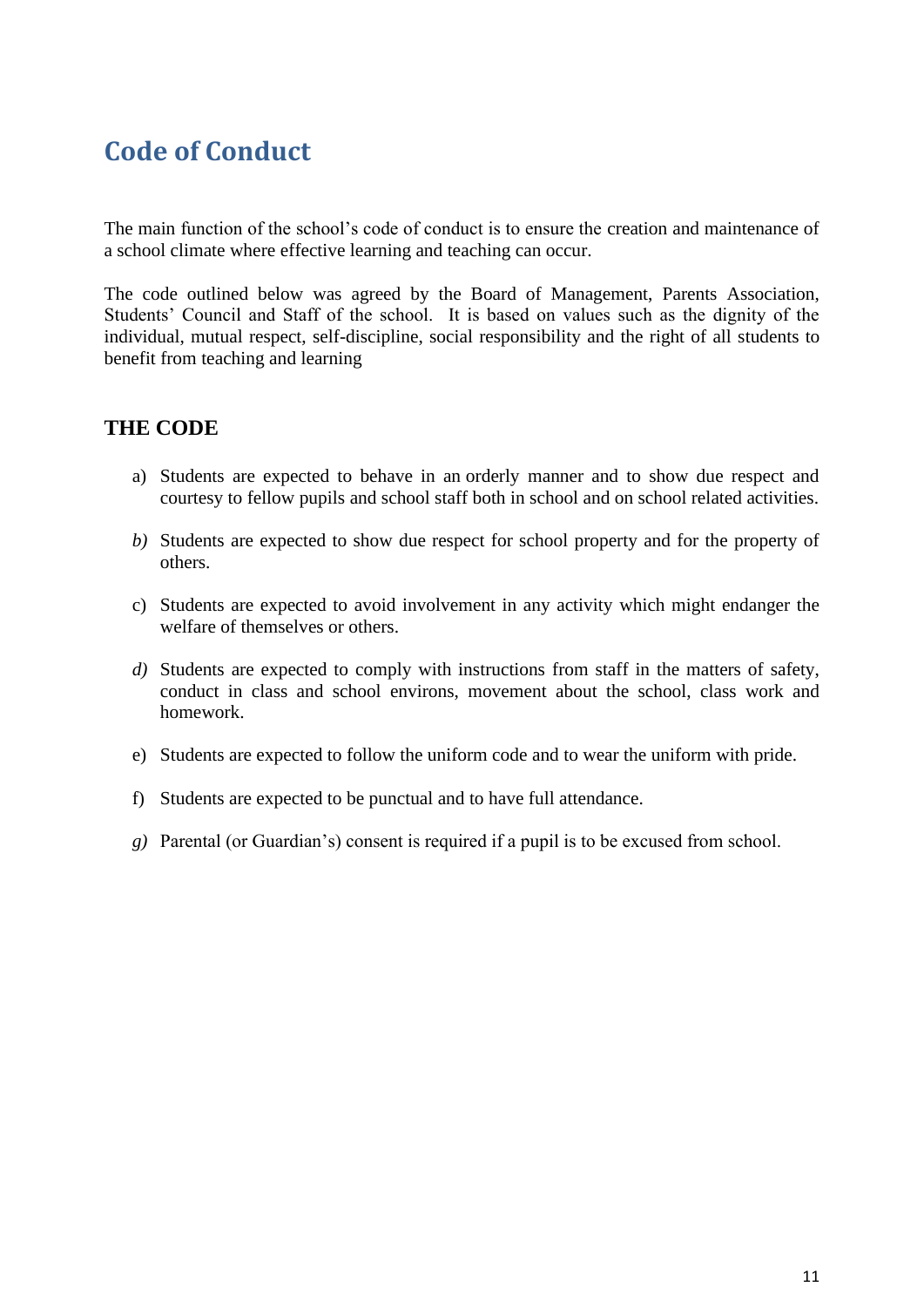### <span id="page-11-0"></span>**Pastoral Care System**

The Pastoral Care System in Scoil Phobail Bhéara is based on our vision statement and our agreed code of conduct

#### **Objectives**

- 1. That students are happy and safe.
- 2. That students feel they are cared for and valued.
- 3. That students achieve to their full potential.
- 4. That good student-staff relationships are characterized by mutual respect and courtesy
- 5. That parents/guardians are involved as much as possible in the education of their children
- 6. That the principles of natural justice are followed

#### **Class Teacher and Year Teacher**

We are very conscious of the needs of students in Scoil Phobail Bhéara, consequently each class has a class teacher and each year group a year teacher. These teachers look after the pastoral needs of the students.

#### **The School Journal**

The school journal is very important for communication between home and school.

- Students will be provided with a school journal. There is a section at the front for parents/guardians to sign.
- The school journal is to be respected. Students must have it on the desk during every class period and must give it to the teacher if requested.
- It must be used to record all homework.
- It remains the property of the school and must be handed up to a teacher on request. It may be kept in the student's file by the school.
- Parent/guardian should initial the school journal each night and sign it each week. (This applies to junior pupils only)
- Students must bring journals with them when meeting Class/Year teacher, Deputy Principal, Principal on a disciplinary matter and also to Parent/Teacher meetings.

The school journal must be kept free of graffiti and in good condition. If the school journal is lost or not in good condition it must be replaced at a cost of  $\epsilon$ 15. Students should arrange for a replacement of school journal with their class teacher only.

#### **Leaving the School during the school day – Please see our attendance and punctuality policy for further details.**

### PLEASE NOTE VERY IMPORTANT INFORMATION BELOW REGARDING ATTENDANCE:

This should not be done except in cases where there is an emergency. Please try to make all appointments outside of school hours where possible.

Should a student in exceptional circumstances, need to leave school during the school day, a parent/guardian must collect the student from school and sign him/her out at the main office. A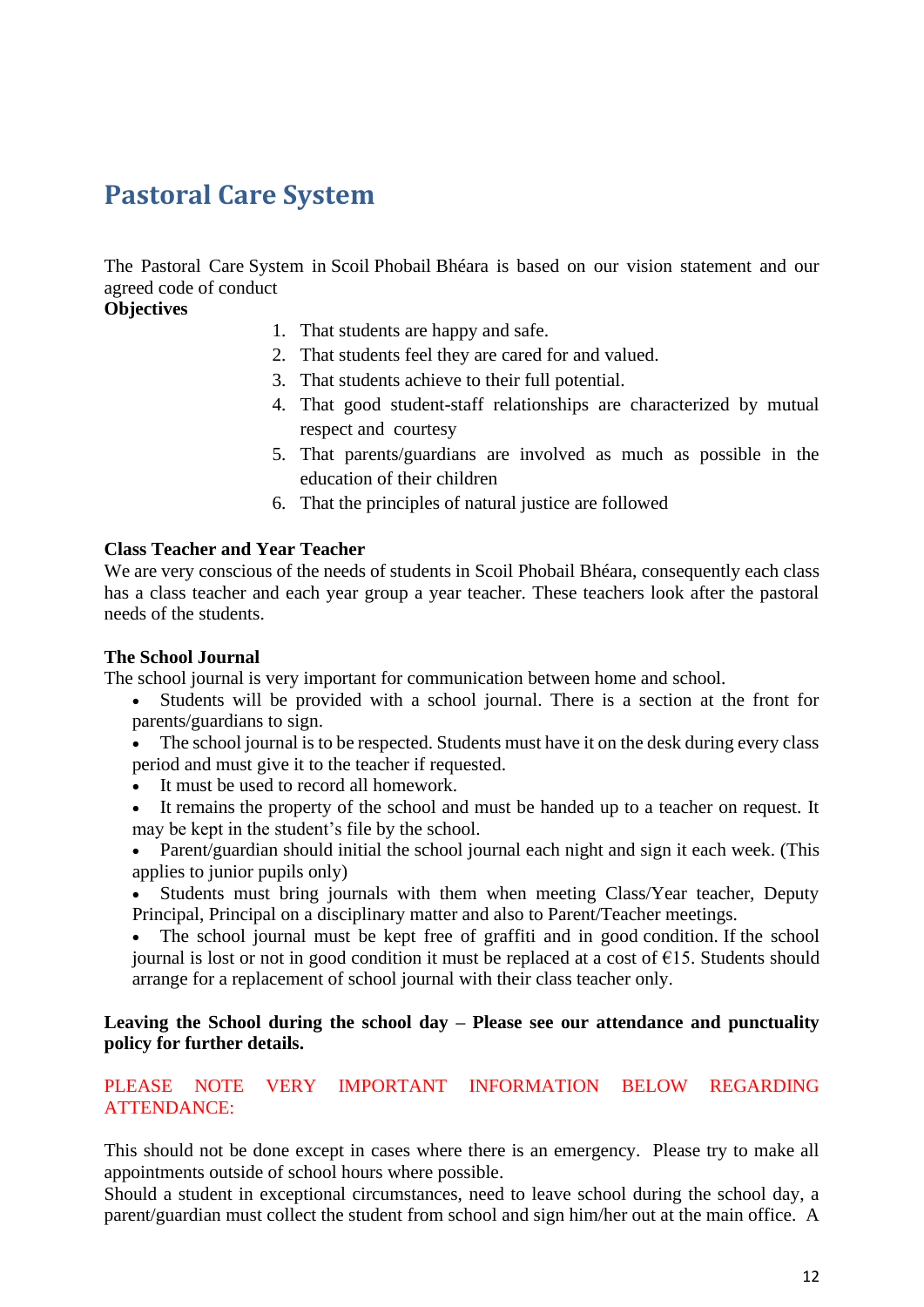note in the journal will not suffice. Please do not leave messages on the school phone regarding leaving school.

### <span id="page-12-0"></span>**Attendance, Daily Procedures & Issues**

### **Attendance**

In accordance with the Education Welfare Act 2000, parents or guardians of students who are absent for 1 or more days are required to contact the school to explain the absence. Please telephone 027 70177 extension 1 and give the reason for the absence and complete an absence note which is at the back of the student journal when student is returning to school. This note will be held in the student's file.

It is obligatory for schools to inform the National Education Welfare Board (NEWB) if there is a concern regarding attendance.

### **Daily procedures and issues**

- 1. Students are expected to attend school on all official school days. The school day starts at 8.45 a.m.
- 2. Students should be on time for class.
- 3. Students may not enter a room if their teacher is not present. They should line up quietly outside the room. If students are remaining in the room, the door should remain open until the arrival of the next teacher.
- 4. Students do not have permission to sit where they like; teachers will assign them seats.
- 5. Students may leave a room only when permission from a teacher has been obtained and a note is written in the journal.
- 6. Students may not leave the school building between classes or during morning break.
- 7. On no account should students leave school without permission.
- 8. Students must be responsible for their own property. It is not recommended to bring valuables to school.
- 9. School bags and personal belongings must be kept in an orderly fashion in the year area. Students should store their school bags in their year area at break and lunch-time.
- 10. **Mobile phones** must be switched off and kept in schoolbags or lockers during the school day. A mobile may be used only during lunch break. If a student breaches this rule the phone must be given to the teacher and handed in to the main office. Only a Parent/guardian may collect it from the main office. Recording by mobile phones is strictly prohibited.

### 11. **Sexting**

Sexting is the sharing of sexual text, video, and photographic content using mobile phones, apps, social networking and other internet technologies. The sharing of explicit text, images and /or video, is an unacceptable and absolutely prohibited behaviour and will have serious consequences and sanctions for those involved in accordance with the school's Code of Behaviour.

Please note the following regarding sharing of images: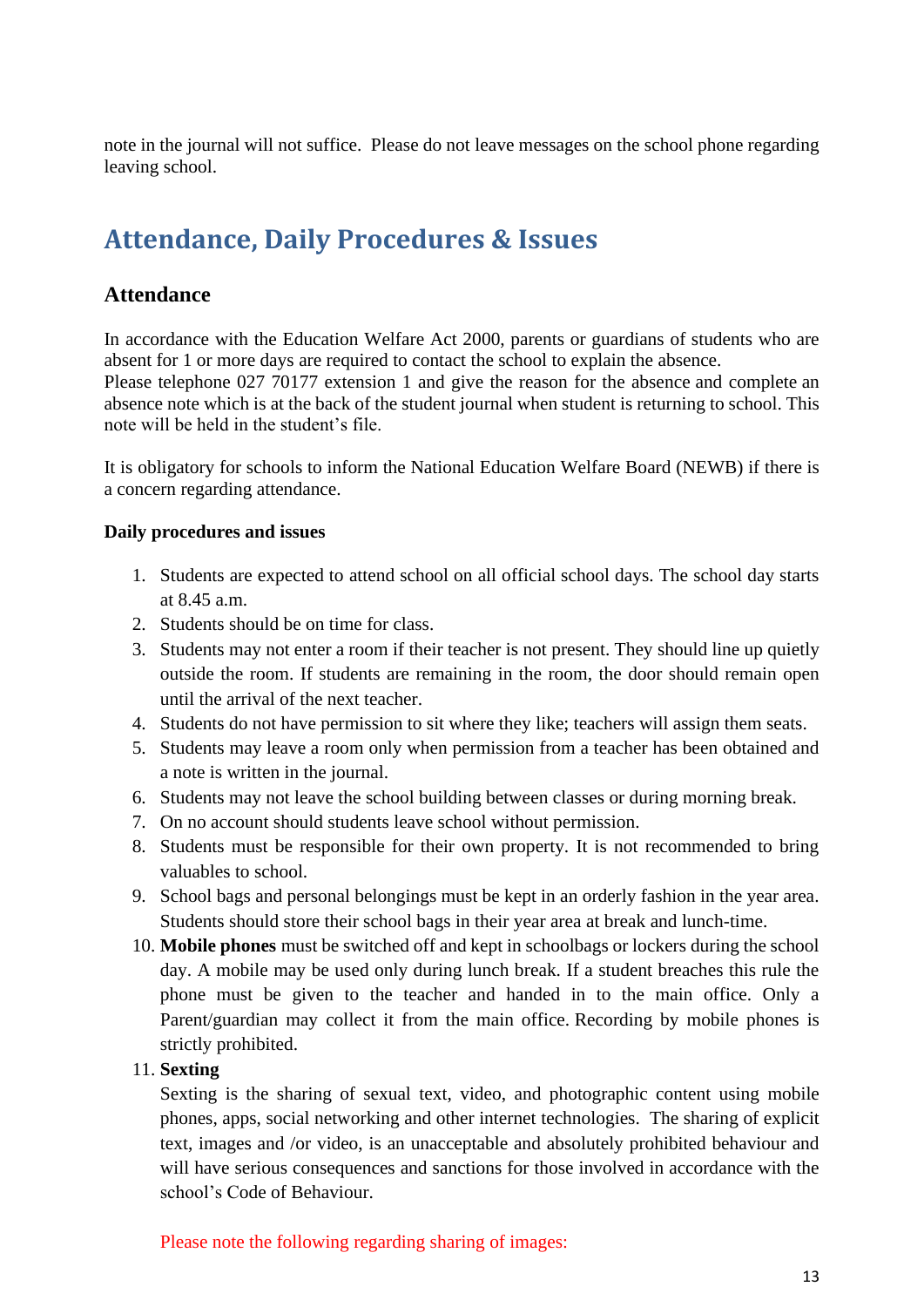- All incidents involving creating, storing, or sharing of explicit text, images and/or video of children under the age of 17 years will be reported as an incident to the Gardaí and Tusla and the State Claims Agency ( to the latter as there is the potential to cause injury/harm to the individual).
- Sharing of explicit text, images and/or videos of pupils in the school will incur serious sanctions including suspension and up to expulsion as determined by the Board of Management.
- 12. Students are expected to treat their surroundings with respect and pride. Damage to school property will lead to disciplinary action and payment for repairs.
- 13. Smoking is illegal in school.
- 14. Tippex is banned in school as it is an irritant and stains personal belongings and school property.
- 15. Chewing gum is not allowed as it destroys carpets and desks.
- 16. Full school uniform should be worn each day and when attending school events.
- 17. School activities are privileges. Students whose behaviour is unacceptable will not be allowed represent the school.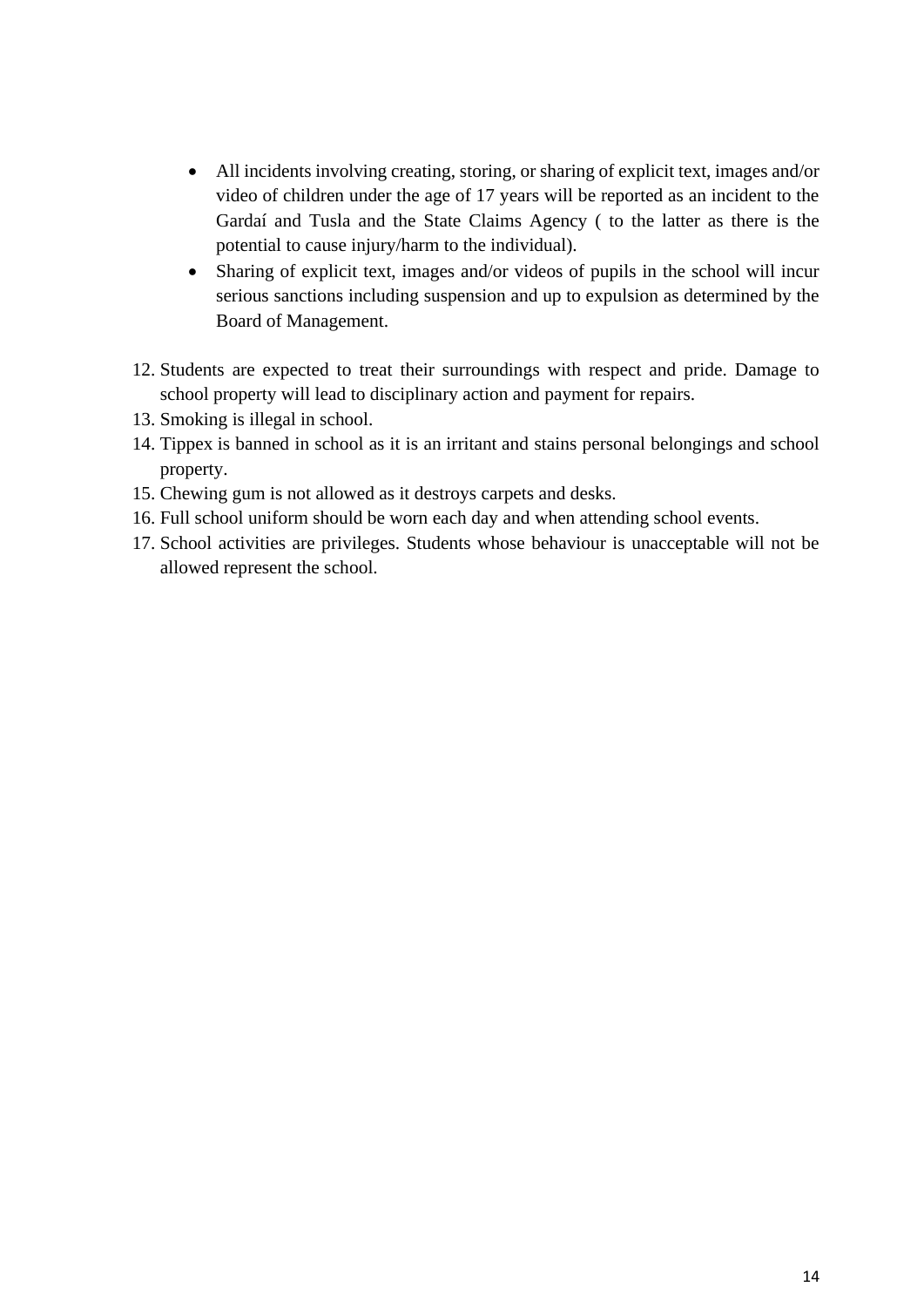### <span id="page-14-0"></span>**School Uniform**

### **BOYS**

Mid grey pants Plain white long or short sleeved shirt (no polo shirts) Plain knitted crew necked (not V neck) navy jumper (not a navy sweatshirt) Flat black shoes **(no coloured strips or logos)** Leather shoes preferable School Jackets are available in **Wisemans and Hanley's** Navy track suit pants for PE Half zip can be ordered from school

### **GIRLS**

Mid-grey **knee** length A line skirt (no tube skirts) (girls may also opt for uniform trousers as for boys) Plain white long or short sleeved shirt Plain knitted crew necked navy jumper (not V neck/not sweatshirt) Navy tights or navy knee length socks Flat black shoes (no coloured strips or logos) Leather shoes preferable School Jackets available in Wisemans and Hanley's Navy track suit pants for PE Half zip can be ordered from school

Hoodies, sweatshirts etc are not allowed to be worn. Please wear a school jacket.

### **Fabric**

Good quality Travera or equivalent for trousers/skirt

### **Badge**

Plain red badge: navy writing – Scoil Phobail Bhéara

### **Piercings**

Studs or sleepers are advisable only. All other piercings and/ or jewellery are a cause for concern for health and safety reasons.

### **Please Note**

**Non-compliance of school uniform will lead to disciplinary action. Parents are requested not to write notes excusing non-compliance of uniform. In the interest of fairness and equitability the uniform policy needs to apply to all and at all times.**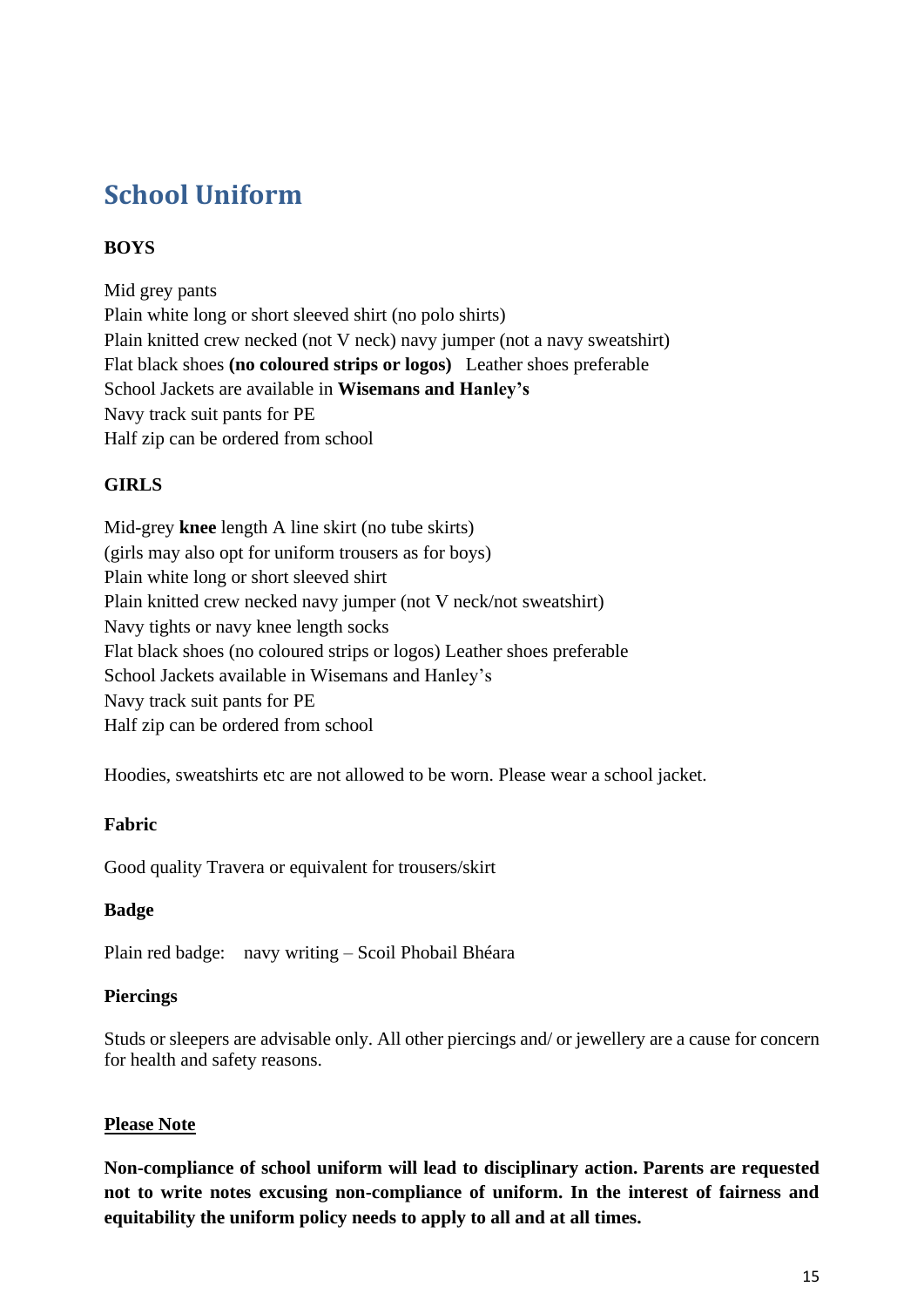### <span id="page-15-0"></span>**Rainbows**



As part of our Pastoral Care programme, we are delighted to be in a position to offer young people who have experienced the death of a close relative, separation or other painful change in their family the opportunity to participate in the RAINBOWS Peer support Programme – which already takes place in over 500 schools and parishes throughout the country.

When something significant happens in a family, the entire family is affected. If a parent dies or parents separate or a painful loss occurs, not only do the parents grieve, the children do also. Grief is an expression of love and a normal human reaction to a significant loss. Children find it difficult to verbalise their feelings of grief because of their age and inexperience. It may surface in their behaviour, schoolwork and emotional well-being.

• **RAINBOWS** is a support group that helps children put their *feelings into words*, work through their grief, build a stronger sense of *self-esteem*, and begin to *accept* what has taken place in the family. **RAINBOWS** is *not a counselling group*. It is a safe, confidential setting where children will share their grief associated feelings with each other and with trained facilitators.

There are tragic losses that can cause extreme trauma. The Rainbows programme is **not** adequate in these circumstances. Professional help should be sought. If children are already attending professional counselling/family therapy etc. the professional's advice must be sought before application is made for attendance at Rainbows.

If you feel that participation in this programme would be of benefit to your child we would appreciate it if you would this with him or her prior to their application so that they understand what Rainbows is about. The Rainbows programme will commence in September and refreshments will be provided. Application forms are available from Mrs. M. Murphy Chaplain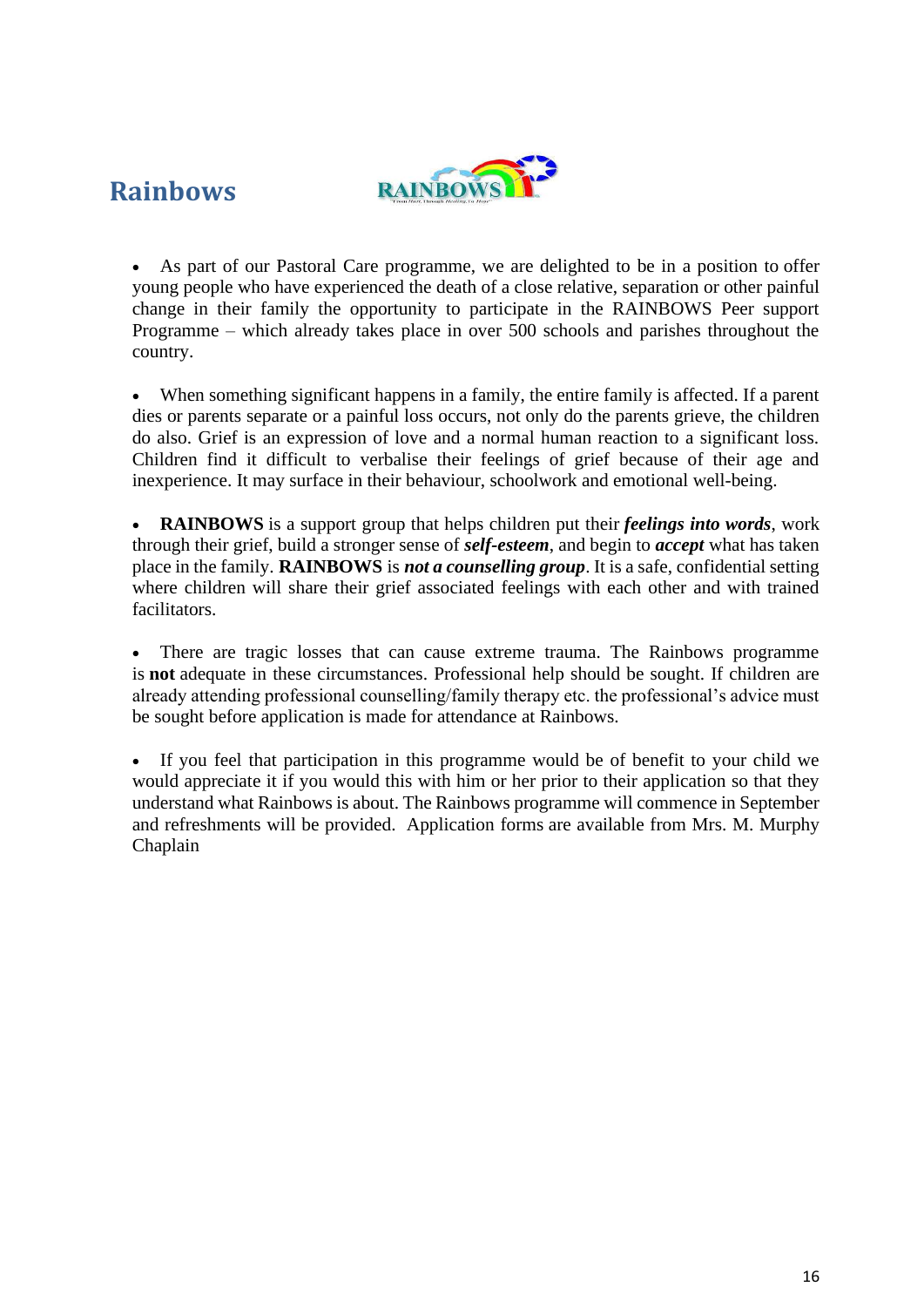### <span id="page-16-0"></span>**Mentoring Programme**



This Programme involves Fifth Year and First Year Students.

- In line with the ethos of Scoil Phobail Bhéara, each child's personal, emotional, spiritual, social and academic development is a priority. The building of each child's self-esteem is of prime importance. The school aims to provide a safe and caring environment in which all students can function and receive the education they deserve in a comfortable environment. The school endeavours to allow each and every student have a positive experience of school.
- The transition between Primary and Post-Primary school can be a very emotional and challenging time for many students. The mentoring programme plays a vital role in helping them to settle in successfully to their new environment.
- Senior pupils are invited to apply for the position of mentor. The interested students complete an application form and there may be an interview process if necessary. The students are then chosen and participate in a training day held in August. The trained mentors return to school on the same day as first year students, to help with the integration / induction process.
- The mentors meet their first year group as part of first year Orientation Day. They assist the Year Head and Class Teachers allocated to first years, and Chaplain with games to help them get to know each other, a fire drill and tours of the school on the first day.
- Fifth year pupils are allocated a small group of first years (approx. 5 pupils) to care for throughout the year. The first year pupils should feel comfortable with whichever group they are allocated. If any pupil is unhappy in their group, they can easily be changed. The idea behind the mentoring programme is that first year students will have somebody else to confide in and may feel more comfortable with someone close to their own age group. Many of the first year students will already know some fifth year students and this may also help in preventing problems arising or in solving difficulties which may arise. It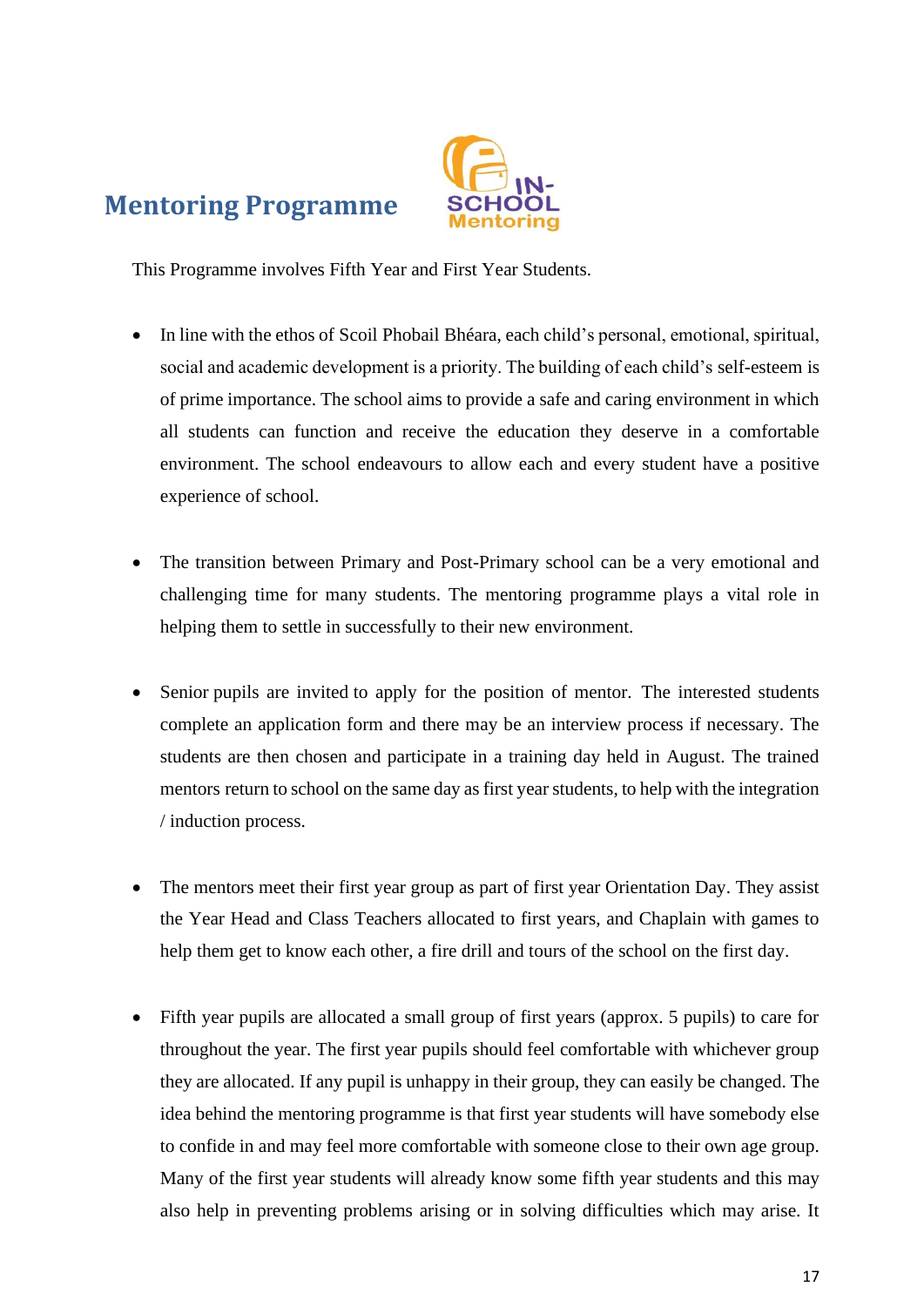is another channel of communication for first year students in the first year in Scoil Phobail Bhéara.

- Fifth year students will deal with any minor difficulties and if any student has a serious difficulty the mentors will communicate with any of the Mentor Programme Team – Chaplain, Year Head of first years or with Principal, Deputy Principal, Class Teachers.
- Fifth year mentors will take their small break and lunch break with their group on the first day of term. The fifth years will then keep an eye on their first year students during break times for the first few weeks. There may be other meetings / events arranged so the groups get a chance to talk socially during the first term, e.g. a table quiz.
- The fifth year students will have received training in areas such as: friendship, bullying, boundaries, confidentiality and problem solving but will make contact immediately with Mentor Programme Team if a problem arises or if they are unsure about how to deal with any situation.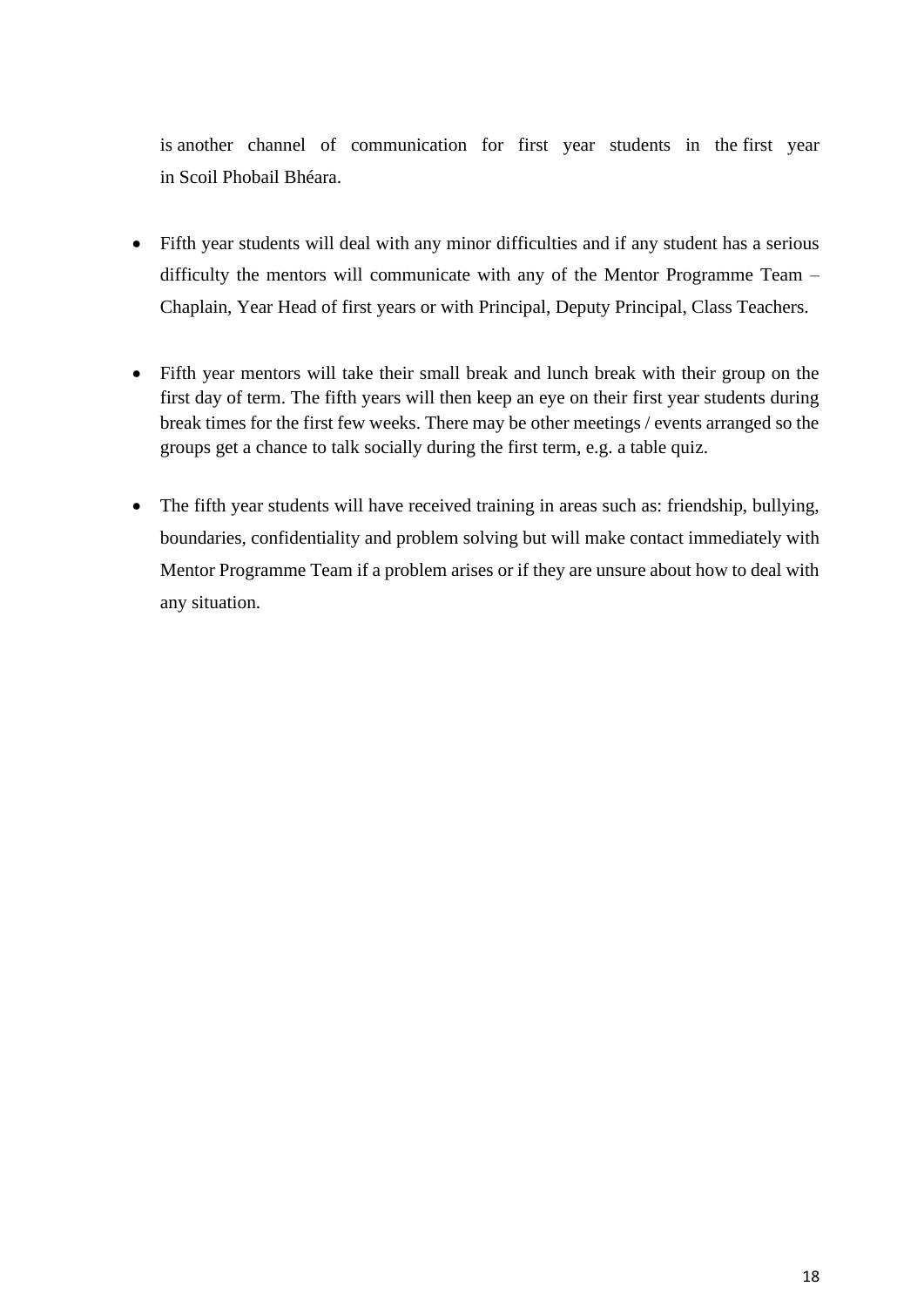### <span id="page-18-0"></span>**Homework & Study**

Homework and study are important aspects of school life.

Homework, whether written or oral, gives the student the opportunity to take ownership of work done in class. It also helps the teacher to assess if students have understood an idea or topic. It is difficult to say how much time should be spent on homework or study. The quality of time spent is more important than quantity.

#### **Suggested minimum times**

| First year  | 1.5 hours per night, 5 nights per week |
|-------------|----------------------------------------|
| Second year | 2 hours per night, 5 nights per week   |
| Third year  | 2.5 hours per night, 6 times per week  |
| Fifth year  | 3 hours per night, 6 times per week    |
| Sixth year  | 3.5 hours per night, 6 times per week  |

### **How can parents help?**

- Provide a suitable room, desk, chair, heat and light.
- Ensure that the student is not disturbed while studying.
- Check the work is done, and praise where possible.

**Assessment in First Year** (Further information will be forwarded regarding assessment times) **Currently students are assessed on 4 occasions in school and reports are posted home**

- Mid-term: result is based on 2 assessment events held in class
- Christmas: formal supervised exam
- Easter or earlier result is based on 2 assessment events held in class
- Summer formal supervised exam

Please note as part of the **New Junior Cycle** subjects (except woodwork and technology will be assessed in a different manner.) Details of this have been given to parents/guardians at previous meetings.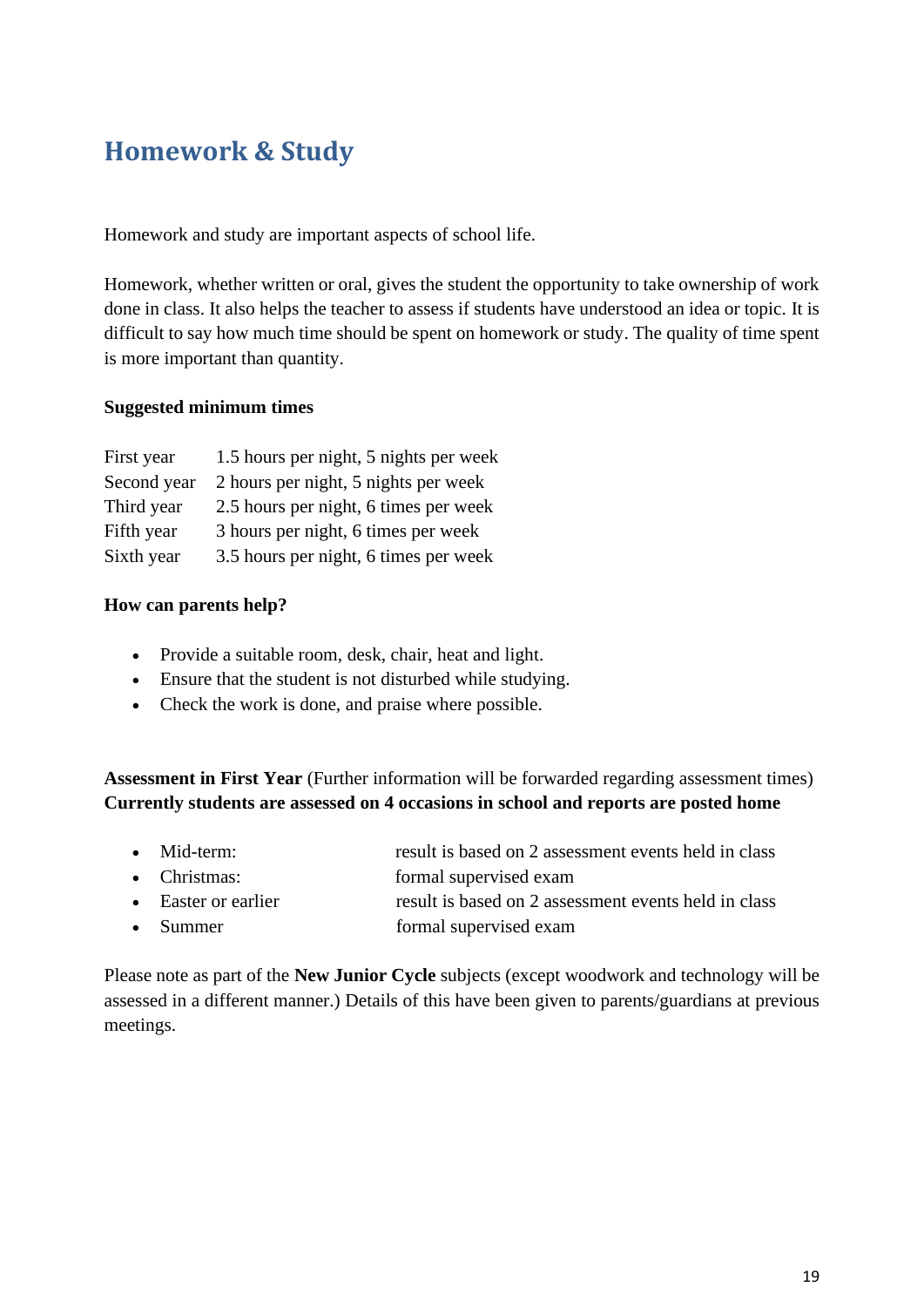

- Eating well, getting sleep and exercising are all important during exam times
- Revise well make a study plan for your subjects and topics
- Make notes of the important points of each chapter
- Read your exam timetable to ensure you know when and where all your exams are to take place
- Make sure you have pens, pencil, ruler, calculator, etc. for the exams
- Students taking subjects such as T.G., Art, Business Studies, and Wood etc. should ensure they have all necessary materials.
- Be on time for your exam
- Read the paper from start to finish, taking note of how many questions you have to answer and how many marks each of the questions are worth
- Divide your time so that you have enough time to answer all your questions
- Make notes on a rough work sheet of paper before answering a long question, make sure to hand up all rough work
- Re-read your answer paper before the end of the exam and make additions where you think necessary
- Answer extra questions if you have time left over
- You will be writing on the exam paper in most exams however, answer books will be provided by the school if necessary or if you run out of space
- If you are not doing an exam and are studying in hall, please ensure you have textbooks to study for next exams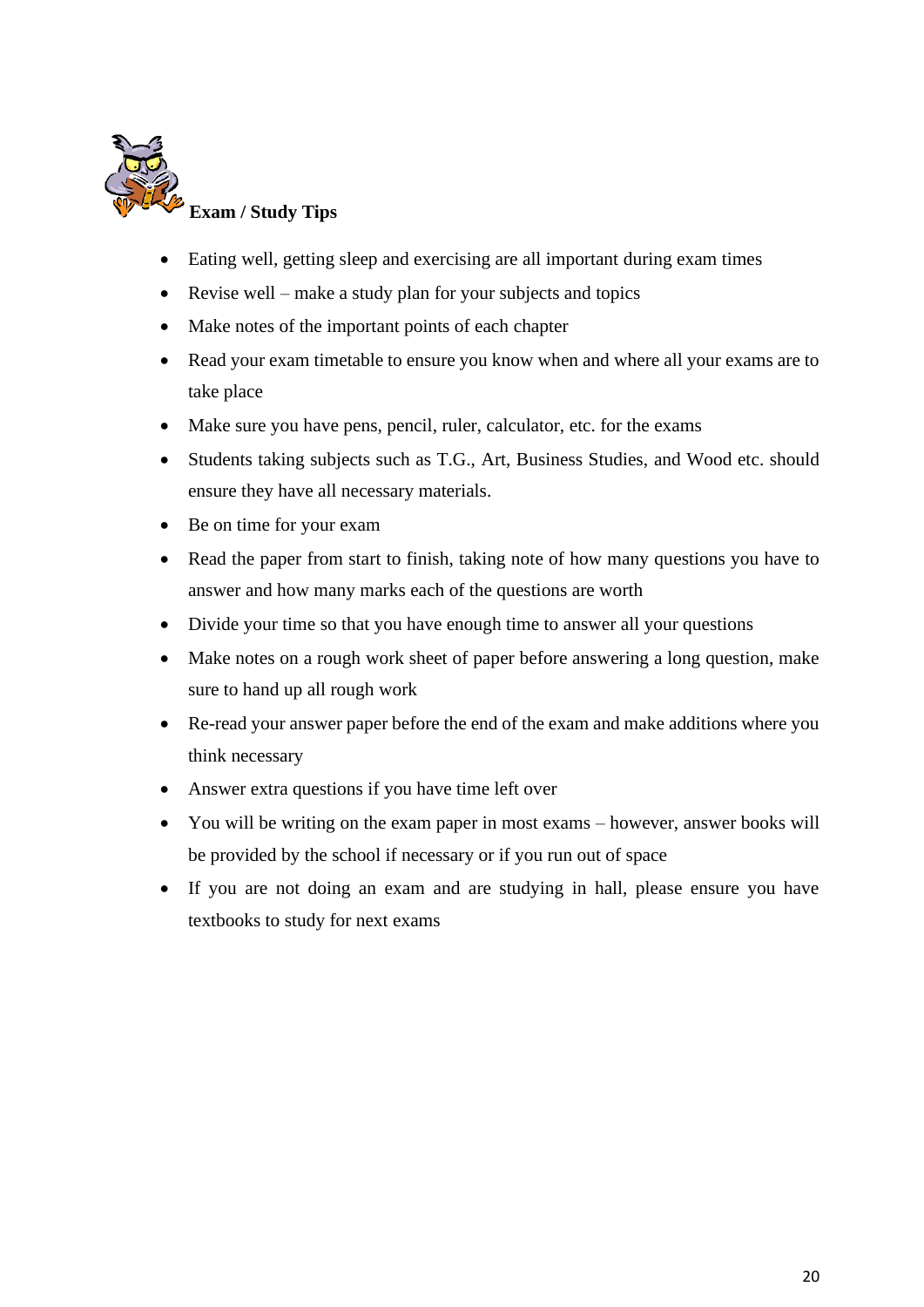### <span id="page-20-0"></span>**Points of Information**

#### **Calculator**

See list of Stationery requirements at back of this booklet.

#### **Book loan Scheme**

As you are aware the Parents' Association operate a book loan scheme. You will receive a notification regarding the date for the collection and distribution of the books for your son/daughter

### **Student Activity Fund**

The Department of Education and Science provides the school with monies for day-to-day expenditure. However, it does not provide for the many extras that the school attempts to provide. The fee for 2018-2019 is **€80 per pupil** or **€100 per family**. This fee will be collected during September. This it is a very necessary fund for the variety of student activities and events that are offered. If you wish to pay in instalments please contact the school.

#### **Insurance**

At the request of the parents' association, parents are offered the opportunity to choose to take out 24 hour insurance or school related activities insurance for their son/daughter. Each student will receive this form by post.

 $A - 24$  hour cover -  $\epsilon$ 9

B – School related activities-  $\epsilon$ 6

A **school locker** is available at a cost of  $\epsilon$ 20 euro

#### **Toilets**

There is a designated toilet for first year boys and girls.

#### **Morning break**

First years are allowed out for break 5 minutes earlier than other classes.

#### **Lunch break**

First years remain in school during lunch break.

Activities at lunch time include basketball, football, athletics, table tennis, and Fóroige

#### **Illness**

If a student becomes ill during the school day parents/guardians will be contacted by the school.

#### **Contact between parents and students**

If you wish to contact your son/daughter during the school day, please **do not** do so on his/her mobile (except during school lunch break) as this is a cause of disruption to school work. If your son/daughter is ill and needs to be collected, you will receive a call from the school.

#### **Contact with staff**

Principal, deputy principal and staff should not be contacted at home with regards to school business. If you wish to speak to a member of staff please make an appointment through the main office. 027 70177 ext 4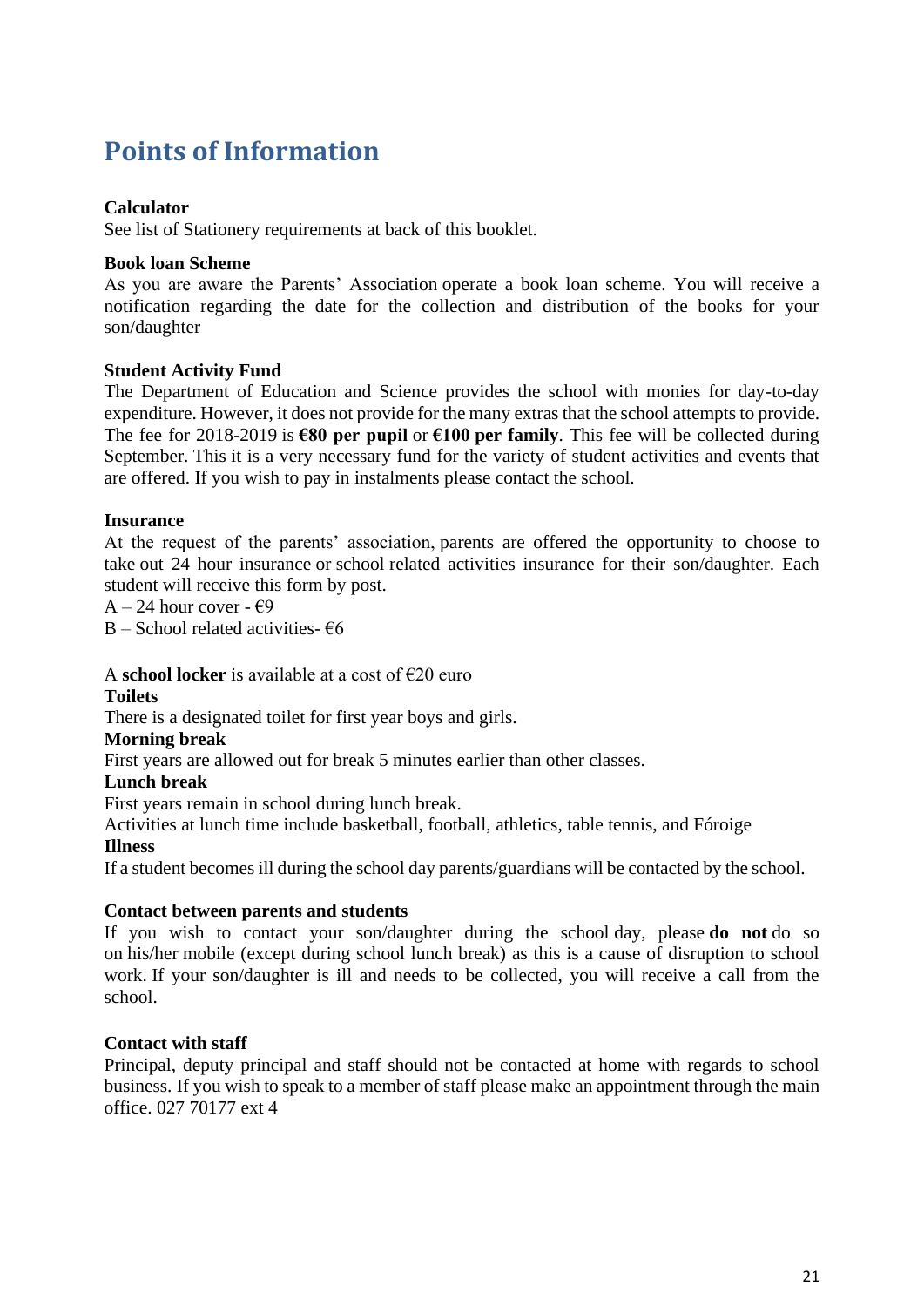### <span id="page-21-0"></span>**Lockers**

Please see below for information on how to use our LockerFix system if purchasing a locker. Scan the QR code for a "how to use" tutorial video.



### <span id="page-21-1"></span>**Child Protection**

- 1. The Board of Management has adopted and will implement fully and without modification the Department's Child Protection Procedures for Primary and Post Primary Schools as part of this overall child protection policy.
- 2. The Designated Liaison Person (DLP) is: Ms Pauline Hurley, Principal
- 3. In its policies, practices and activities, Scoil Phobail Bhéara will adhere to the following principles of best practice in child protection and welfare:

The school will

- Recognise that the protection and welfare of children is of paramount importance, regardless of all other considerations;
- Fully co-operate with the relevant statutory authorities in relation to child protection and welfare matters
- Adopt safe practices to minimise the possibility of harm or accidents happening to children and protect workers from the necessity to take unnecessary risks that may leave themselves open to accusations of abuse or neglect;
- Develop a practice of openness with parents and encourage parental involvement in the education of their children; and
- Fully respect confidentiality requirements when dealing with child protection matters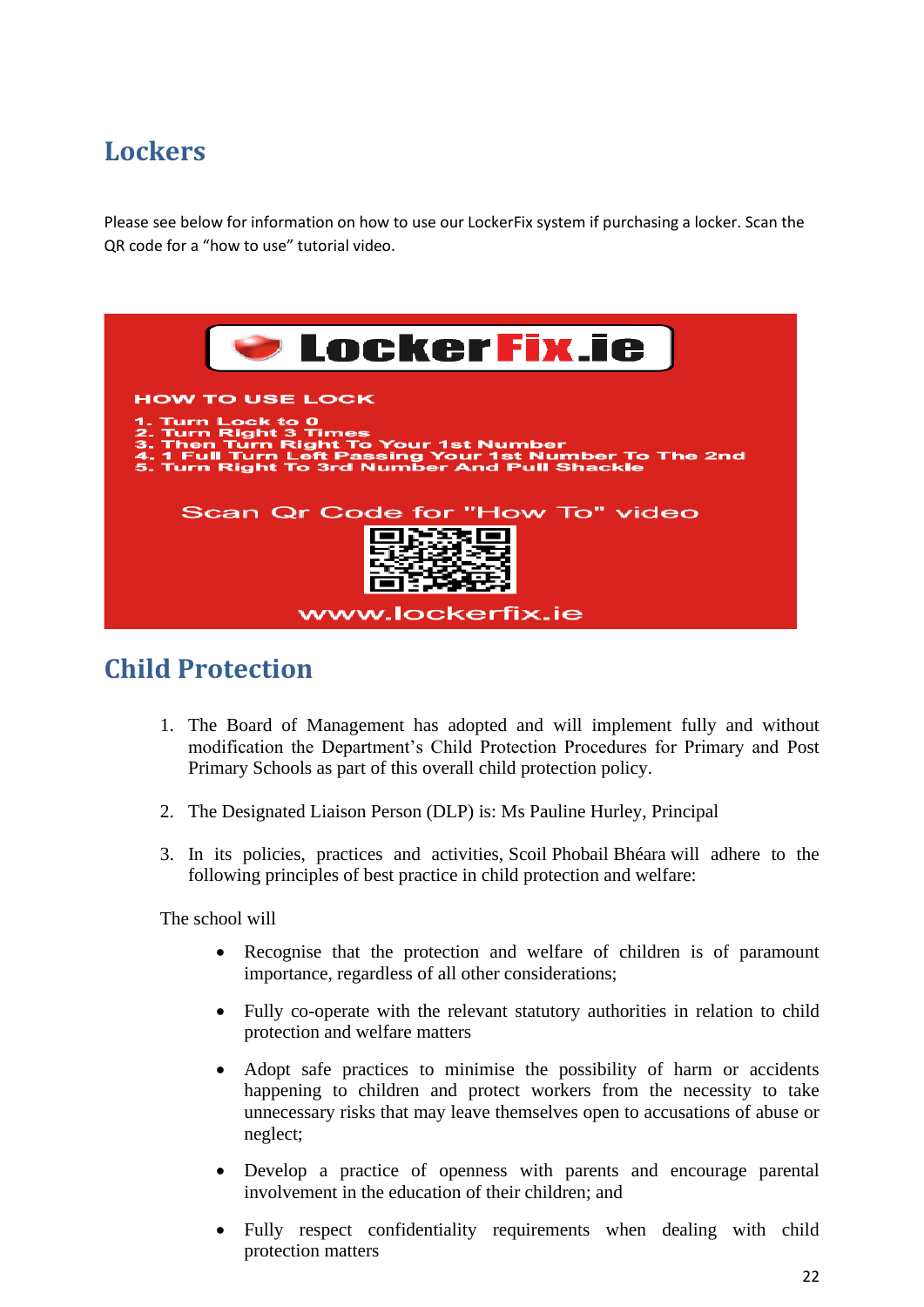## <span id="page-22-0"></span>**School Self Evaluation (SSE) & Literacy & Numeracy National Strategy**

### **2014-2015**

As part of the above initiatives the school has prioritised to focus on numeracy for 2014-2015. This will be continued in 2015 combined with a further initiative in the area of Teaching and Learning.

### **2015-2016**

Our priority area for SSE was in the area of teaching and learning. Our numeracy initiative was also continued.

### **2016-2017**

Our priority was in the area of literacy as well as continuing with numeracy and teaching and learning.

**2016** - Review of learning across the school

### **2017-18 Building learning habits**

- Persevering
- Being curious
- Working well with others
- Reflecting
- 2019 22 **Implementing Digital Strategy**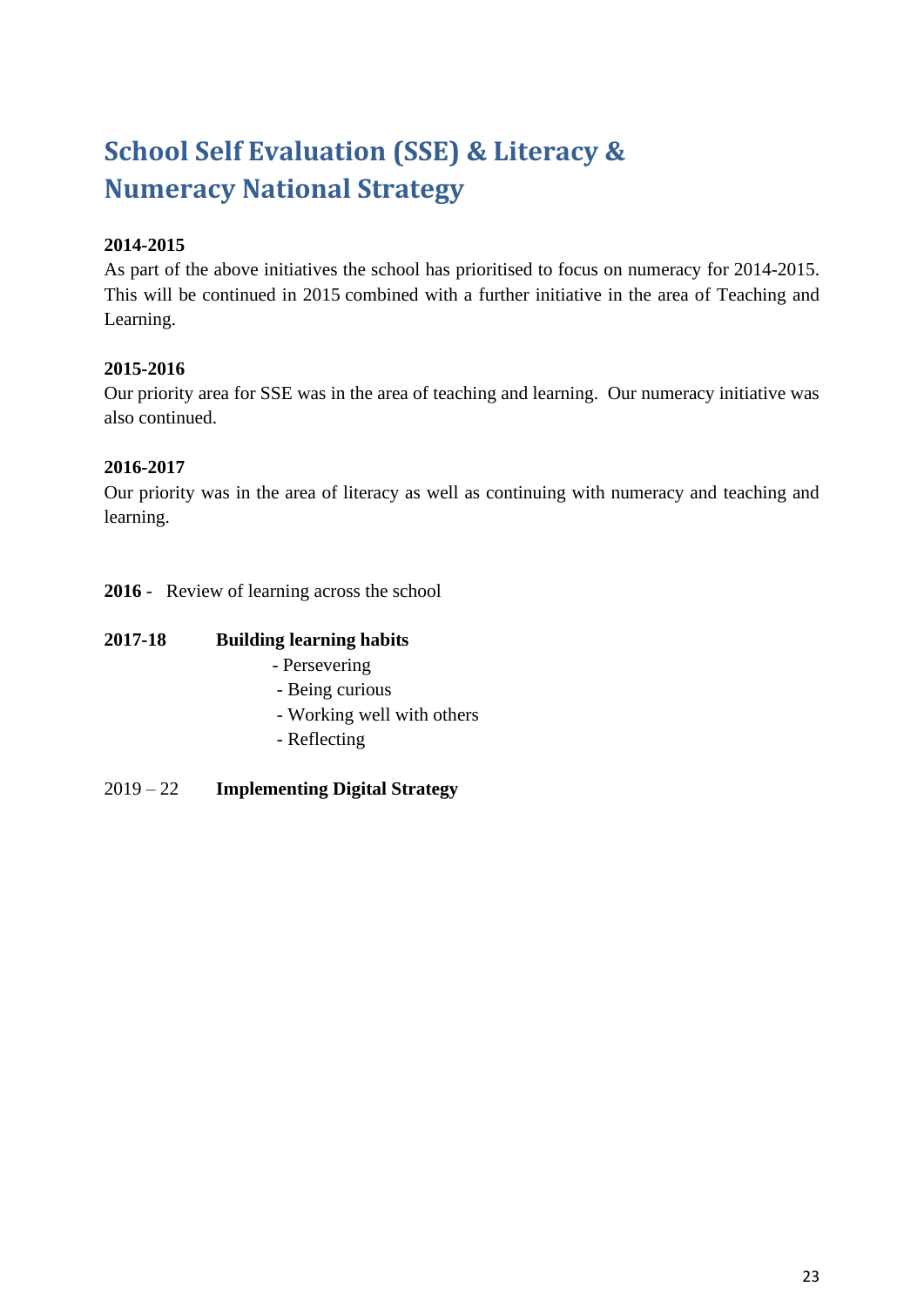### <span id="page-23-0"></span>**Staff Teaching Staff**

Genevieve Collins Business, Maths Karen Croke Art, CSPE, SPHE Ruairi Deane PE, SPHE Elaine De Barra **English, History** Emma Hanley English, Geography Mary Hanrahan English, History, CSPE Celia Landron French, CSPE Marian Lynch (AEN Coordinator) Home Economics, Religion Marie McNamara Maths, DML Conor Moore Maths, Computers Caitríona Murphy (TY Coordinator) Gaeilge, English, CSPE Marie Murphy (Chaplain) Religion, SPHE, CSPE Niamh Ní Drisceoil Maths, Gaeilge Noralene Ní Urdail (Guidance Counsellor) Gaeilge, English, SPHE Antoinette O'Callaghan English, History Cian O'Connell Ag. Science, Biology, Science Marian O'Driscoll English, History, SPHE, CSPE Susan O'Connor Gaeilge, French, CSPE Anne O'Driscoll Home Economics, Religion, CSPE Sean O'Leary PE, Gaeilge Aoife O'Shea Maths, Spanish Marie O'Sullivan Gaeilge, Geography

Pauline Hurley Principal, History, English Niamh Deane Deputy Principal, Business, Enterprise, Religion, SPHE

Marie Carey Religion, Geography, SPHE, English Cassandra Cremin Science, Biology, Chemistry, CSPE, DML Dara Crowley Engineering, Technology, Metalwork, DCG, Graphics Sarah Crushell French, Italian, SPHE, CSPE, ECDL, DML Margaret Keohane Home Economics, Religion, CSPE, SPHE John O'Connor Construction Studies, Material Tech Wood, TG, DCG Noel O'Sullivan Engineering, Technology, Metalwork, Graphics Alan Sheehy Science, Physics, Maths, Biology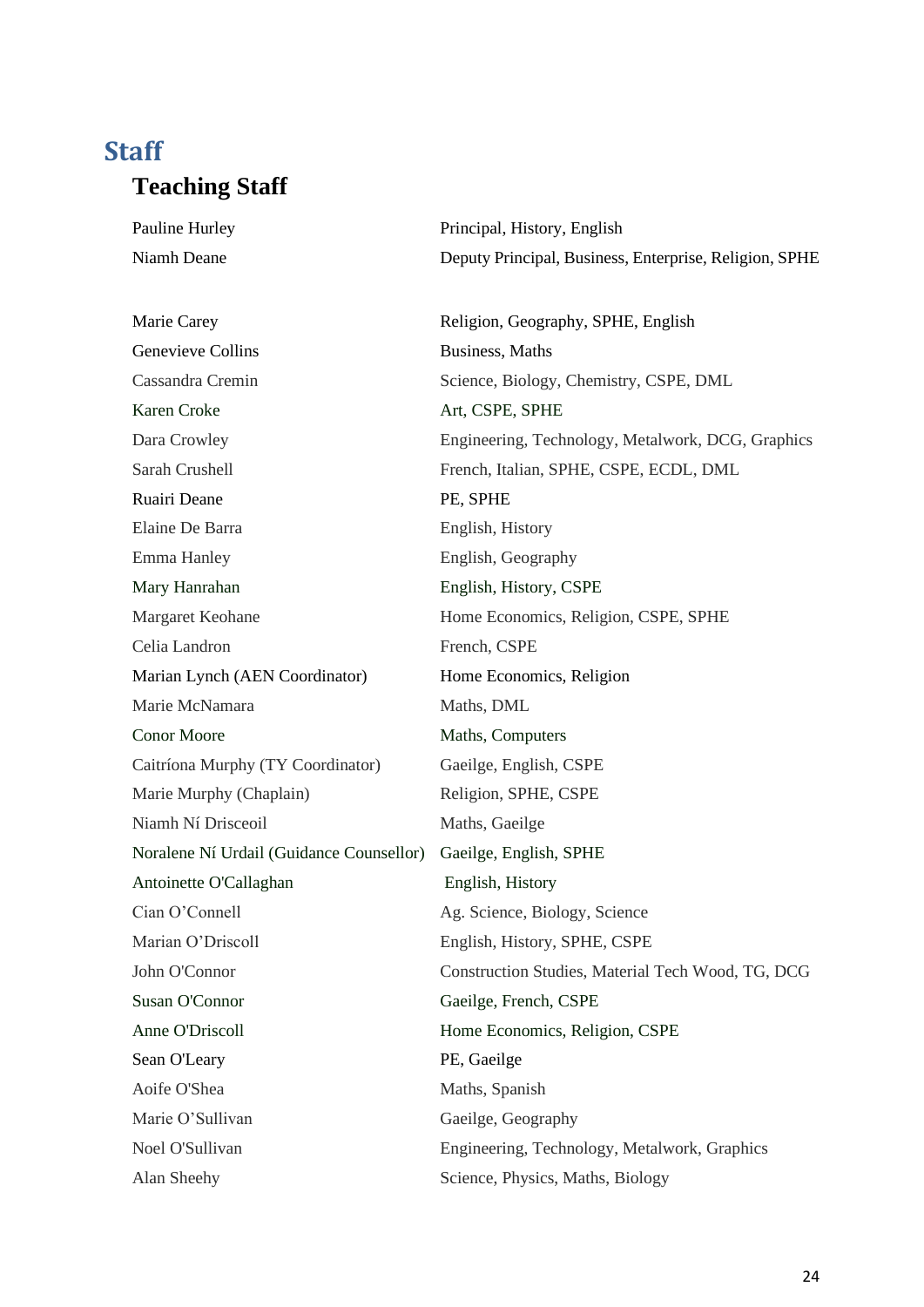### **Administrative Staff**

Margaret Power Clerical Officer Mary Claire O'Sullivan Delia Murphy

### **Maintenance staff**

Susan Power Caretaker Carmel O'Shea Catherine Harrington Pauline Duggan

#### **Special Needs Assistants**

Tina Lehane Tracy Cadogan

Eileen O Sullivan Dolores O'Shea Sinead Hartnett Teresa O'Sullivan Mairead O'Connor Lorraine McCarthy

Gretta Harrington Laurie Nolan Kathleen McCarthy

### <span id="page-24-0"></span>**Facilities**

| <b>Computer Room</b>               | Engineering/Technology Room     |
|------------------------------------|---------------------------------|
| <b>Technical Graphics/DCG Room</b> | <b>Art Room</b>                 |
| Woodwork room                      | Construction room               |
| English Room (2)                   | Seomra Gaeilge                  |
| History Room                       | Geography Room                  |
| Prayer Room                        | French Room                     |
| Home Economics Room (2)            | <b>Maths Room</b>               |
| Science Room (2)                   | Sports Hall / Gym               |
| <b>Learning Support Room</b>       | Library/Study and office        |
| <b>Resource Programme Room</b>     | Seomra caidrimh                 |
| <b>Guidance Room and Library</b>   | Canteen                         |
| Pitch                              | <b>Basketball/Tennis Courts</b> |
| Broadband available in all rooms   | Bonovox Sound System installed  |
| Study library                      | <b>Business Room</b>            |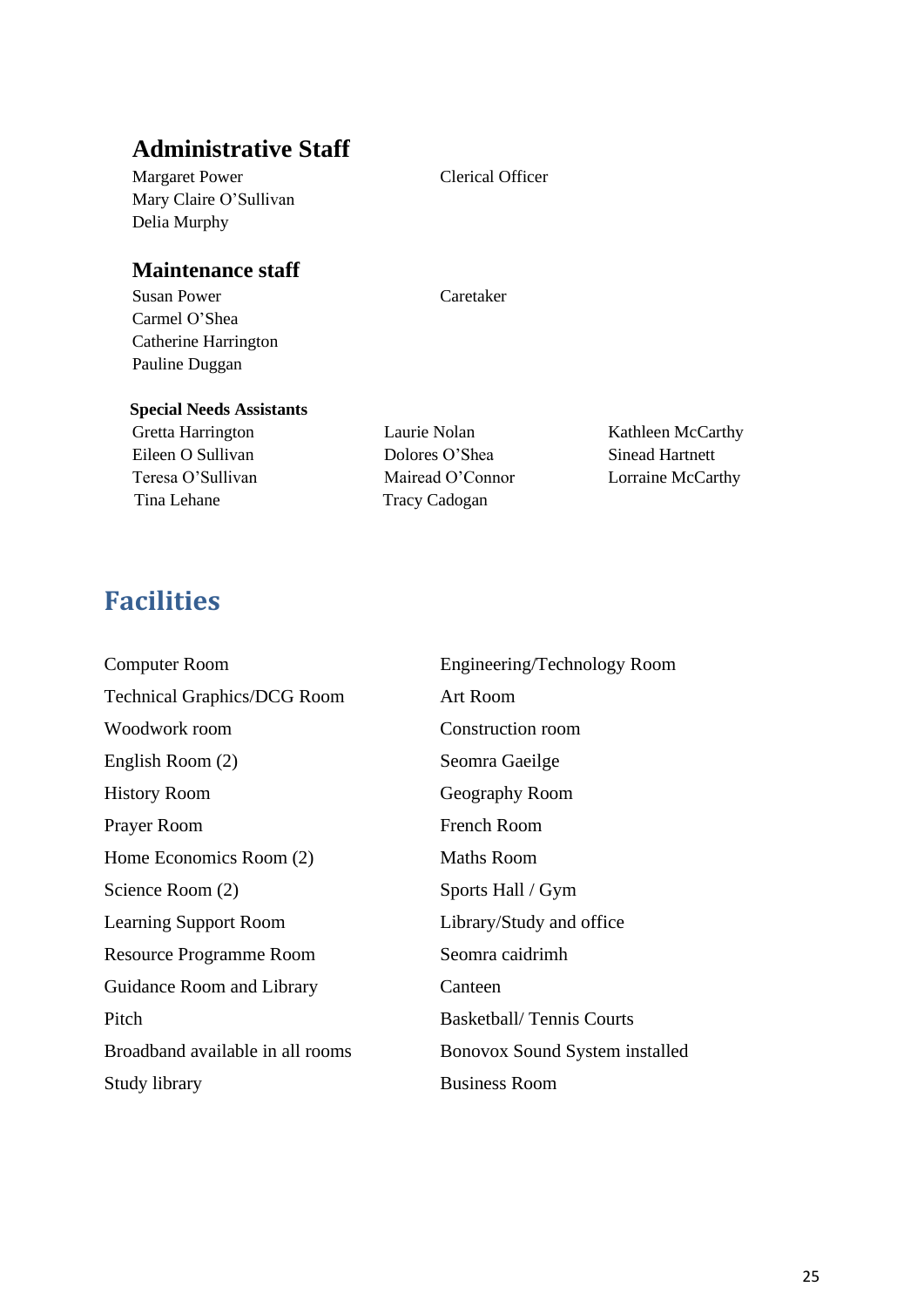### <span id="page-25-0"></span>**Extra-Curricular Activities**

### **Please note that activities change from year to year depending on availability of staff**

| Debating                         | <b>Public Speaking</b>    |
|----------------------------------|---------------------------|
| Gaelic football                  | Drama                     |
| Poetry and Writing workshops     | <b>BT</b> Young Scientist |
| <b>Cross Country Running</b>     | Comórtas Gael Taca        |
| Competitions                     | <b>Basketball</b>         |
| Athletics                        | Gaisce                    |
| School Bank                      | <b>Educational Trips</b>  |
| Rugby                            | <b>Well-being Events</b>  |
| Maths, History and Irish quizzes | <b>Hurling</b>            |

### <span id="page-25-1"></span>**School Events**

- Parent –Teacher Meetings for each year group
- Gradam na Scoláirí (Student Awards)
- Beginning and end of the year Mass
- Information meeting for First Year Parents
- Leaving Cert Graduation, Transition Year Graduation
- Information evening on programmes, subjects etc.
- Reconciliation service
- Interview experience
- West Cork Music event
- Christmas concert

### <span id="page-25-2"></span>**Support for Students**

| <b>Students Council</b> | Mentors $(5th yrs)$ | Foróige          |
|-------------------------|---------------------|------------------|
| Care Team               | Chaplain            | Supervised Study |
| Guidance Counsellor     | <b>Study Skills</b> | Rainbows         |

H.E.A.R.- Higher Education Access Route (in conjunction with third level colleges) D.A.R.E. – Disability Access Route to Education (in conjunction with third level colleges)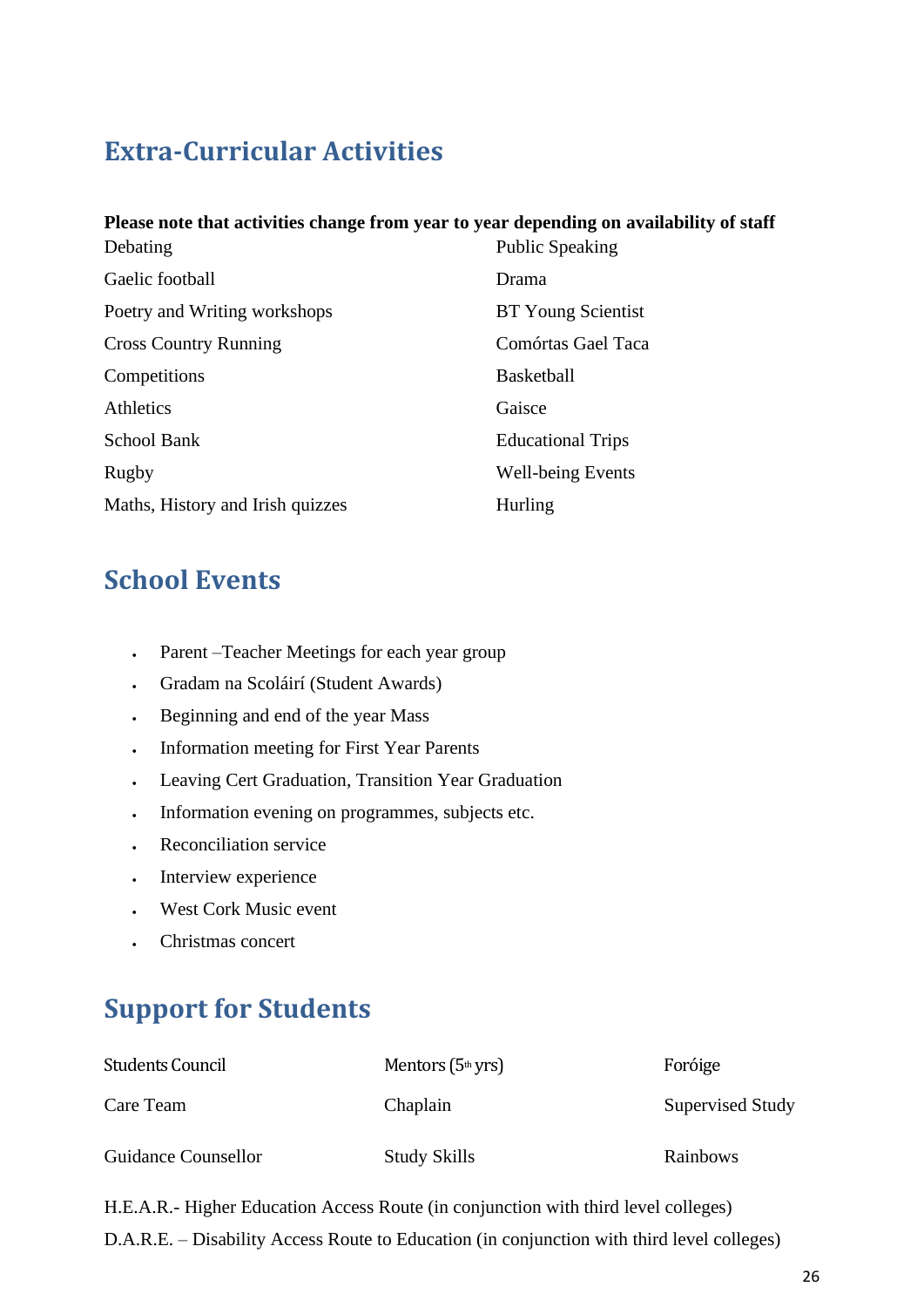### <span id="page-26-0"></span>**Support for Parents**

Parents Association and affiliated to PACCS (Parents Association of Community and Comprehensive Schools) and NPCpp ( National Parents Council post primary) Support for students in Scoil Phobail Bhéara



| Guidance Counsellor                                                                                                                                                                                                                                                                                                                                                                  | Chaplain                                                                                                                                                                                                                                                                                                                                                                                                                                                                                                              |  |
|--------------------------------------------------------------------------------------------------------------------------------------------------------------------------------------------------------------------------------------------------------------------------------------------------------------------------------------------------------------------------------------|-----------------------------------------------------------------------------------------------------------------------------------------------------------------------------------------------------------------------------------------------------------------------------------------------------------------------------------------------------------------------------------------------------------------------------------------------------------------------------------------------------------------------|--|
| Approach informally on corridor,<br>canteen, staffroom etc<br>Approach directly and ask for an<br>appointment for yourself or a<br>friend.<br>Use the Cabhair to reguest an<br>appointment for yourself or a<br>friend.<br>Put note under the door.<br>Ask a staff member to make an<br>appointment or for a referral.<br>Email a request to:<br>guidancecounsellorinbeara@gmail.com | Approach informally on corridor,<br>canteen, staffroom etc<br>Approach directly and ask for an<br>$\bullet$<br>appointment for yourself or a<br>friend.<br>Call to the chaplains office - if the<br>$\bullet$<br>office door is open - if available I<br>will see you then, otherwise you<br>will be given an appointment for a<br>later time.<br>Put note under the door.<br>Ask a staff member to make an<br>$\bullet$<br>appointment or for a referral.<br>Email a request to:<br>$\bullet$<br>m.murphy@bearacs.ie |  |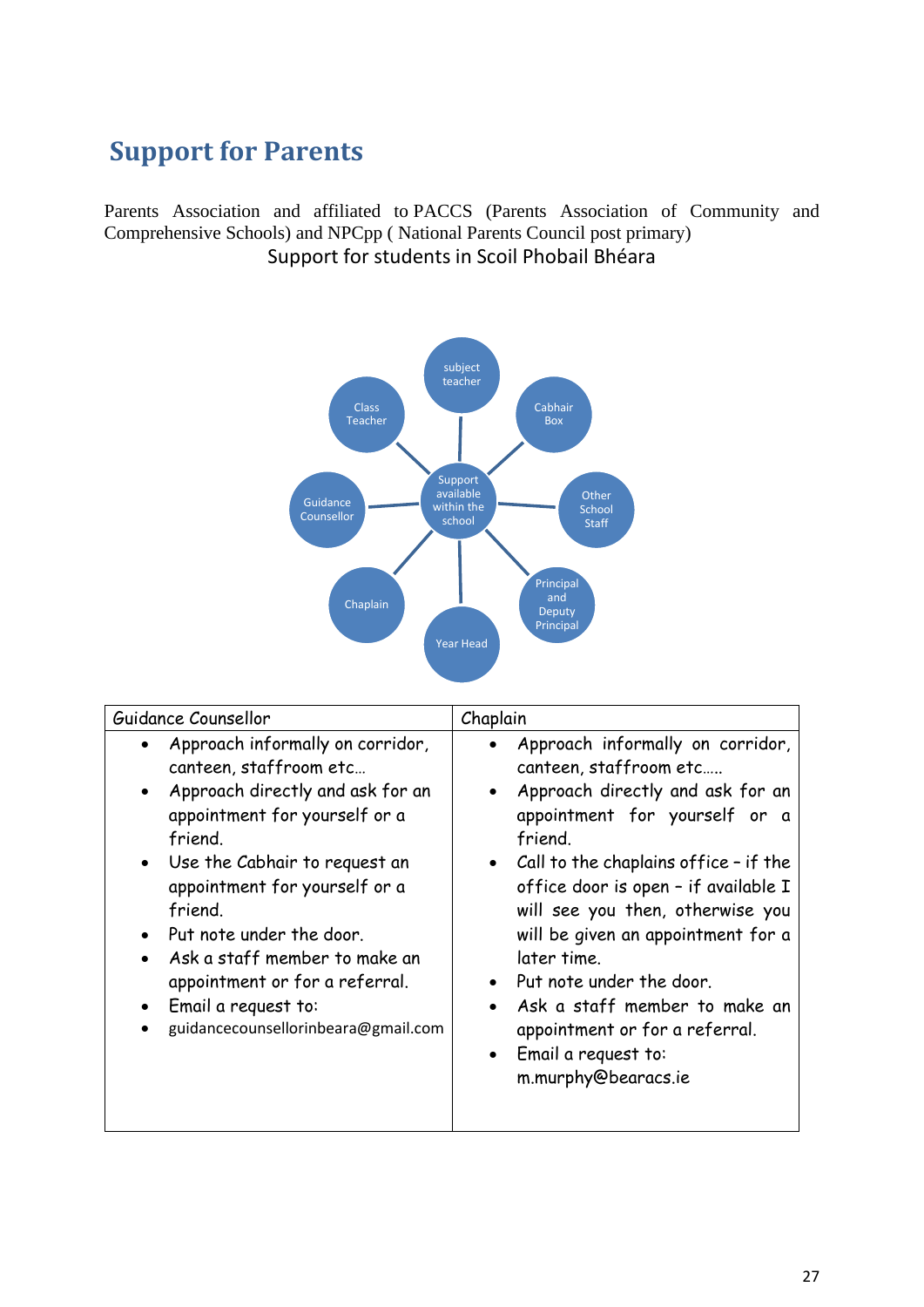### <span id="page-27-0"></span>**Literacy & Numeracy for Learning & Life**

Literacy & numeracy for learning and life is a Department of Education and Skills National Strategy was launched in July 2011.

### **Aim**

To improve literacy and numeracy among children and young people.

### **6 Key Areas**

- Enabling **parents** and communities to support children's literacy and numeracy development
- **Improving teachers' and early childhood education** and care practitioners' professional practice through changes to both **pre-service and in-service education**
- Building the capacity of **school leadership** to lead improvements in the teaching and assessment of literacy and numeracy in schools
- Getting the content of the **curriculum** for literacy and numeracy right at primary and post-primary levels by making sure that the curriculum is clear about what we expect students to learn at each stage
- Targeting available **additional resources** on learners with additional needs, including students from disadvantaged communities, students learning English as an additional language and students with special educational needs
- **Improving how teachers, schools** and the educational system use good assessment approaches to plan the next steps for each learner and monitor progress.

**The school has begun introducing initiatives in both literacy and numeracy to support this national strategy.**

### <span id="page-27-1"></span>**School Inspections**

The school had a Department of Education and Skills **Whole School Inspection of Management Leadership and Learning (WSEMLL) in 2011.** This report is now published and may be found on the website: www.education.ie

During 2013-2014 the school had one incidental inspection which focused on  $2<sup>nd</sup>$  years. The report from the inspector was very positive. We also had a history department inspection where teaching and learning was deemed to be very good to excellent. The full report can be read on [www.education.ie](http://www.education.ie/)

Other websites that are useful are: [www.examinations.ie](http://www.examinations.ie/) [www.paccs.ie](http://www.paccs.ie/) [www.scoilnet.ie](http://www.scoilnet.ie/) [www.ncca.ie](http://www.ncca.ie/)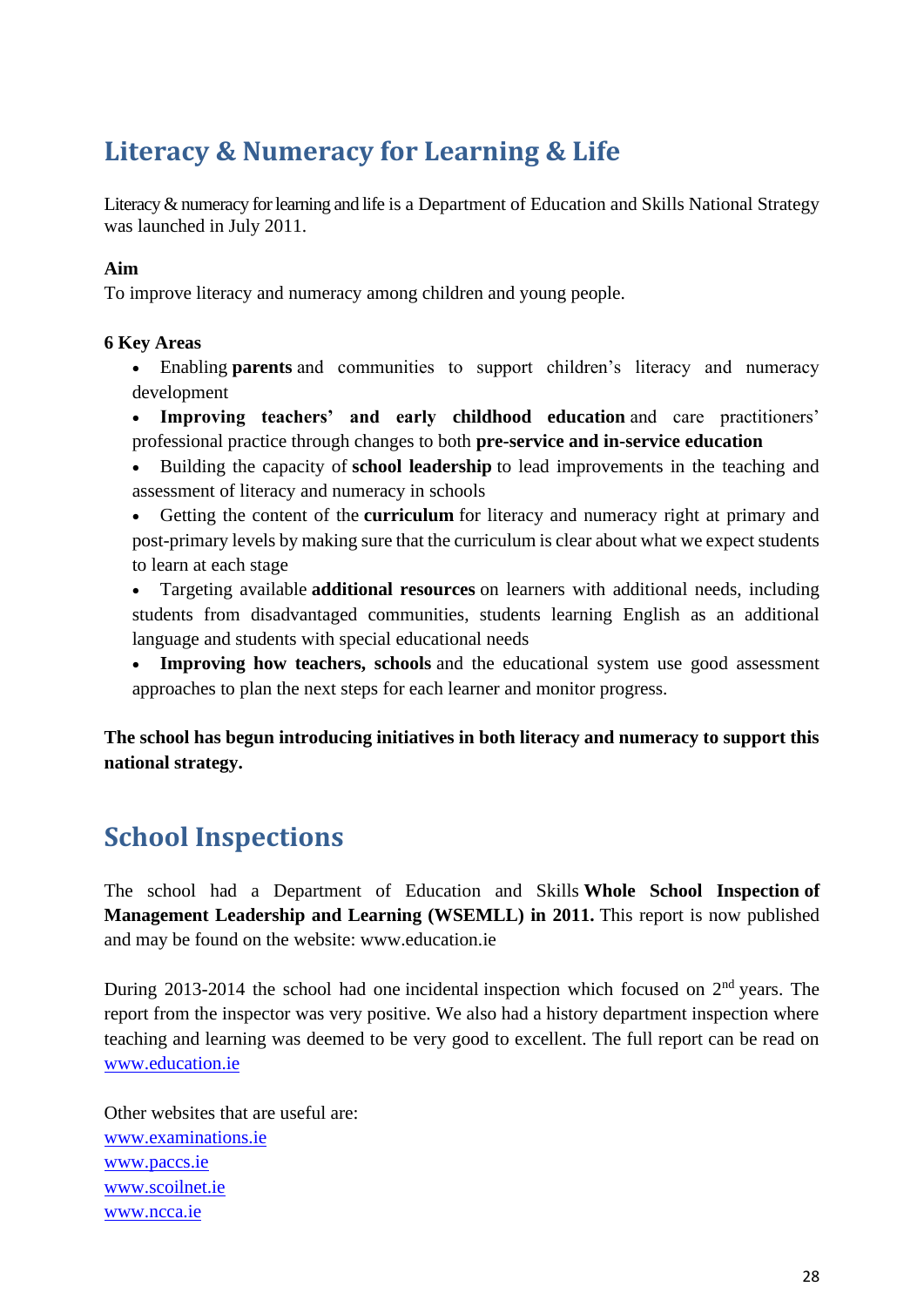### <span id="page-28-0"></span>**Programmes on Offer in Scoil Phobail Bhéara**

### **(Programmes offered each year depend on resources, student choice and numbers.)**

- Junior Cycle Student Award (The new Junior Cycle)
- Junior Cert Schools Programme (JCSP)
- Transition Year (TY)
- Leaving Cert
- Leaving Cert Applied (LCA)

### **Junior Cycle Student Award (The new Junior Cycle)**

Circular 0015/2017 lays out the arrangements for the Framework for the New Junior Cycle.

All class periods will be 40 minutes in 2021-22

### **1 st years**

1<sup>st</sup> years 2022 will study 9 subjects for the final exam in 2021 and up to 2 short courses.

**9 subjects will be as follows**: English, Irish, Maths, Science, French, History, Geography, and 2 option subjects

**2 short courses will include**: SPHE and CSPE

**Wellbeing is also compulsory**: It includes PE, CSPE, SPHE and Guidance.

Note that in  $1<sup>st</sup>$  year, students may study more subjects to facilitate selection of subjects (e.g. 3) options)

**Other areas of learning** will include 2 periods of Religion and a wellbeing class. Religion will not be an exam subject.

Students will not be able to take extra subjects.

### **Wellbeing**

**Wellbeing, 400 hours** must be provided over 3 years.

The main aim of wellbeing is human flourishing where students will be actively engaged and interested.

### **There are 4 aspects to wellbeing**:

• Culture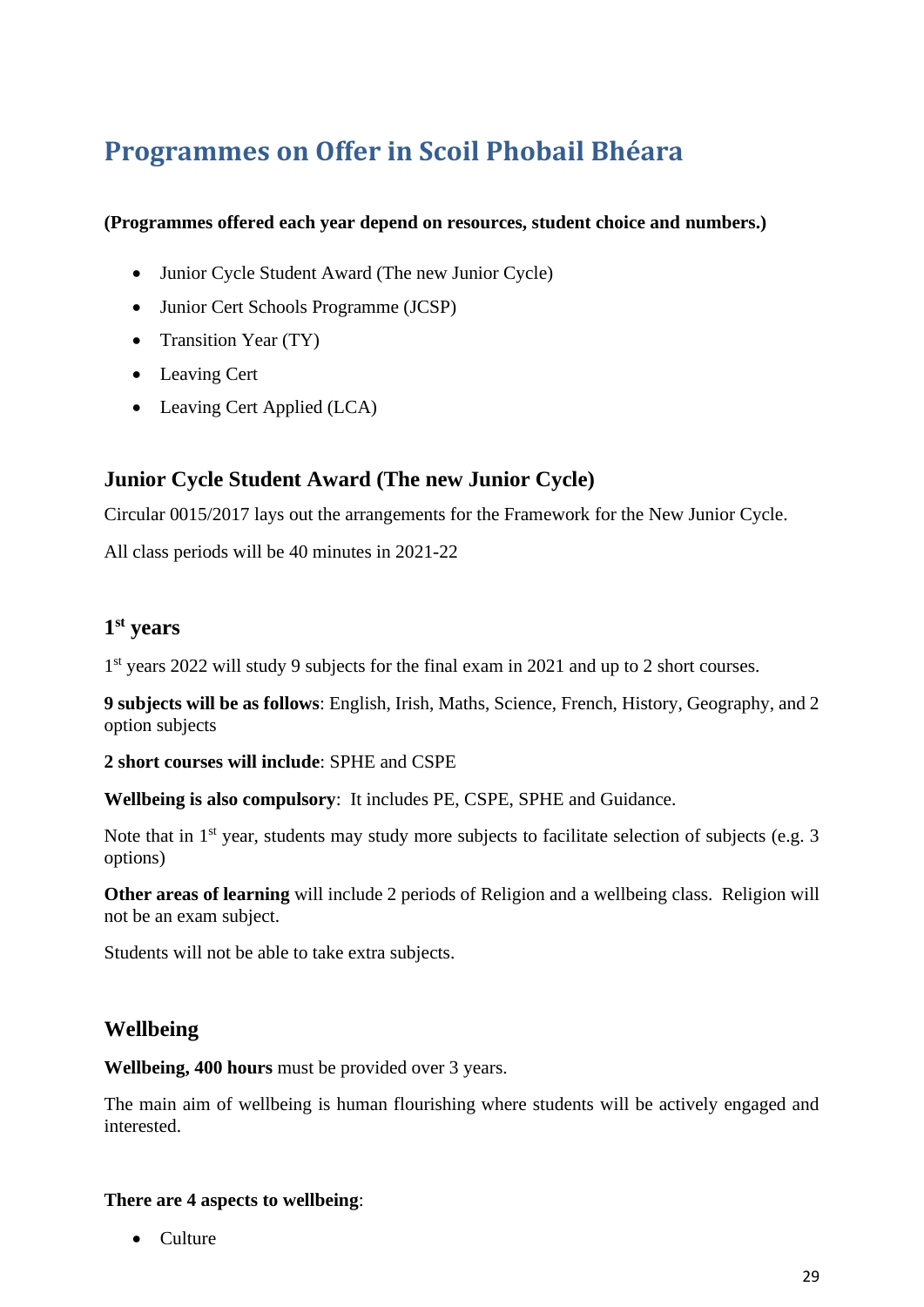- Relationships
- Curriculum
- Policy and Planning

### **Curriculum**

| $Total =$   |                        | 425 hours |
|-------------|------------------------|-----------|
| Wellbeing   | 1 period per week      | 70 hours  |
| <b>CSPE</b> | 1 & 2 periods per week | 110 hours |
| <b>SPHE</b> | 1 & 2 periods per week | 110 hours |
| <b>PE</b>   | 2 periods per week     | 135 hours |

### **PE Course, 135 hours**

### **4 Strands**

### **1. Physical activity for health and wellbeing**

- How to monitor and improve physical fitness
- Physical activity for all

### **2. Games**

- Striking and fielding games
- Divided court game

### **3. Individual team challenges**

- Orienteering and team challenges
- Athletics

### **4. Dance or gymnastics**

- Creating a sequence or movement
- Reflecting on performance
- Performing

### **Digital Media Literacy**

### **4 Strands**

- **1. My Digital World**
	- My digital life
	- Respectful and responsible use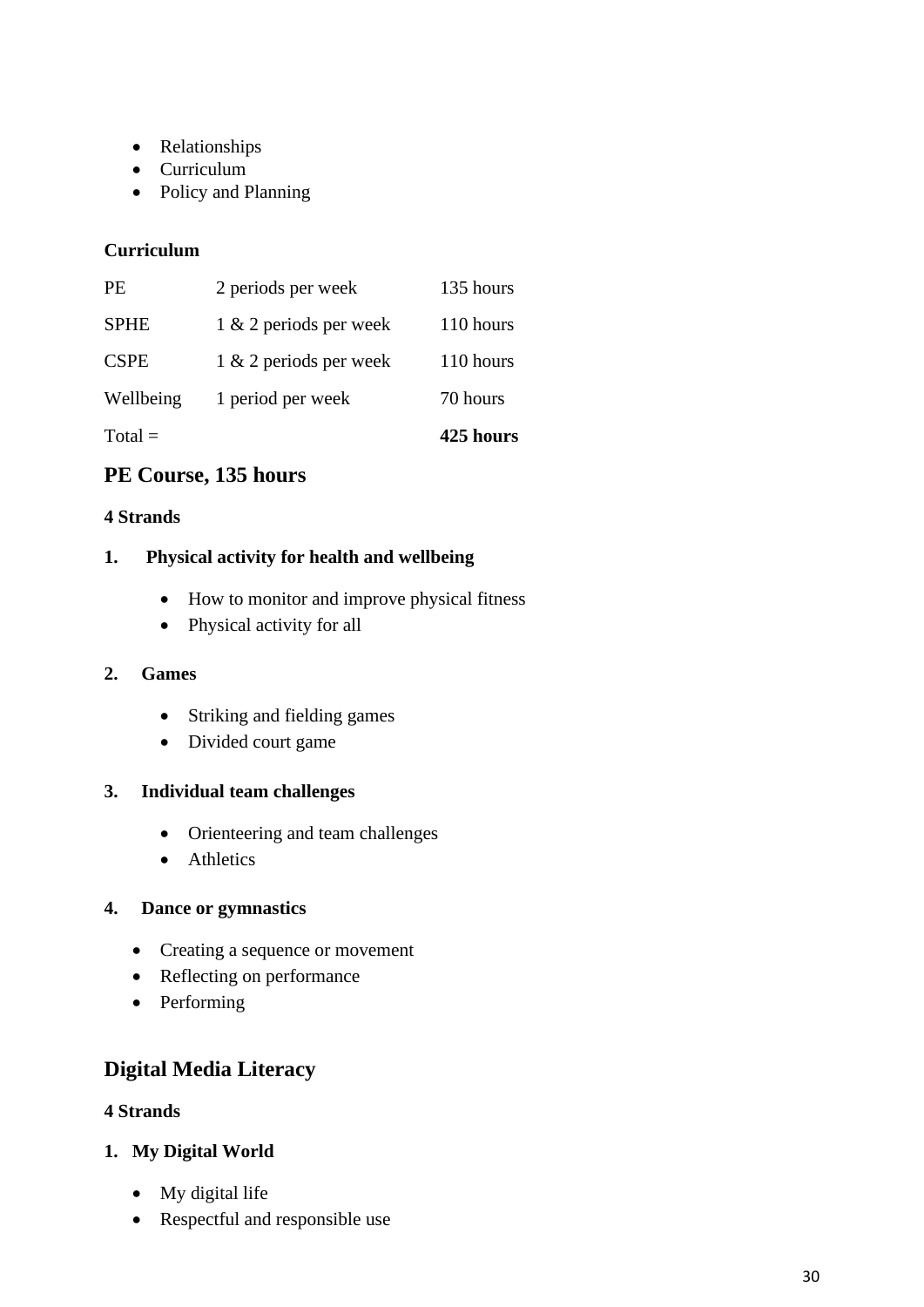### **2. Following my interests online**

- What is digital content
- Searching and evaluating
- Expressing through digital images

### **3. Checking the Facts**

- Digital media formats
- Looking for bias
- The role of digital media in society

### **4. Publishing Myself**

- Social media and me
- Following my passion

### **Junior Certificate Schools Programme (JCSP)**

The JCSP is a national programme sponsored by the Department of Education and Science and the National Council for Curriculum and Assessment. It is designed to help teachers develop a student centred approach to the Junior Certificate.

The JCSP follows the curriculum framework set out for the Junior Certificate and the goal of the programme is to ensure that students achieve success in the Junior Certificate examination. It attempts to help young people experience success and develop a positive self-image by providing a curriculum and assessment framework suitable to their needs. On completion of the programme students receive a profile which is an official record of their achievements from the Department of Education and Science.

### **Learning Support Programme**

The Learning Support Programme aims to ensure that all pupils achieve success in school. As every student is an individual with different educational needs, it is designed to allow them the opportunity to have extra support to meet these individual requirements. Learning Support classes are organised within the student's timetable. They are withdrawn in small groupings. The small groups allow for appropriate individual learning plans to be implemented providing for the specific support that each student requires.

### **Level 2 Learning Programmes**

For the first time in the history of education in Ireland there is a Junior Cycle pathway for students with particular special educational needs called Level 2 Learning Programmes (L2LPs). They consist of five Priority Learning Units (PLUs) and will be recorded on a students' Junior Cycle Profile of Achievement (JCPA). Thee priority areas of learning include:

- Living in a Community
- Preparing for Work
- Personal Care
- Communicating and Literacy
- Numeracy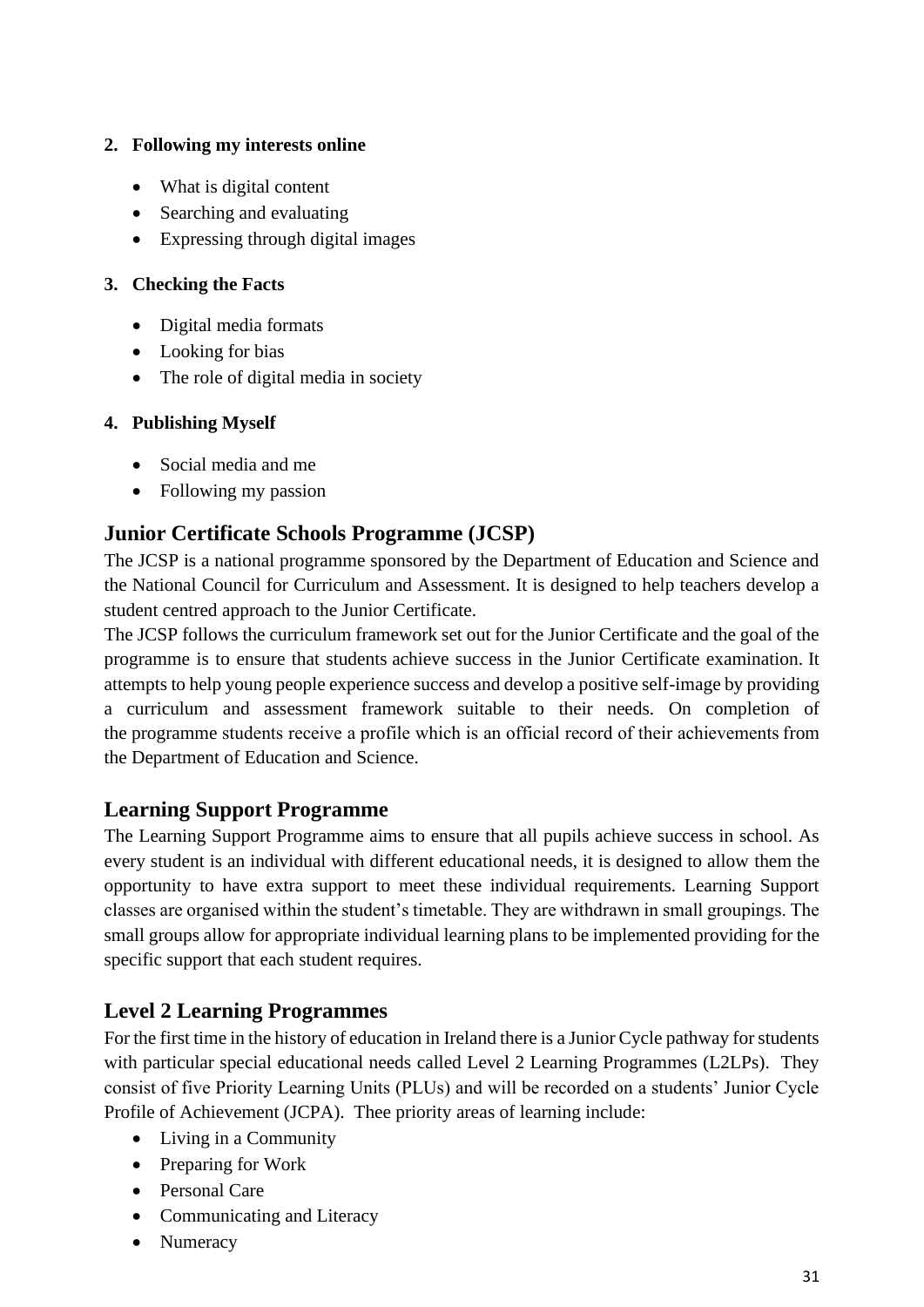As part of an L2LP students must also complete two short courses.

### **Level 2 & Level 3 QQI modules**

We also offer QQI level 2 and level 3 modules. Please contact Ms. Marian Lynch for further information.

### **Resource programme**

Aims

- To provide a supportive educational environment
- To enable the students develop their potential and to participate as fully as possible in the

curriculum, in school activities and in the wider community.

The basis of the programme is the assessment of the strengths and needs of each individual student. This is done in consultation with parents/guardians, psychologist, previous teachers and the student him/herself. Following assessment an individual timetable is drawn up. The range of subjects, degree of inclusion in mainstream and in-class support varies for the individual student.

The focus of the teaching is to develop the student's potential in literacy, numeracy, social and life skills and to encourage a wide range of interests.

### <span id="page-31-0"></span>**Financial Planner**

**We have listed the main expenses for you for 2022-2023. We have endeavoured to keep all costs at a minimum. Should you find yourself having difficulty meeting some costs please contact the school in order to set up payment by instalment.**

**Main Expenses:**

- Uniform Costs- shirt, jumper, trousers or skirt, jacket and shoes, tracksuit pants & halfzip for PE
- Book Loan Scheme (you will receive a letter from the Parents' Association)
- Activities Fund-  $\epsilon$ 80 per student or  $\epsilon$ 100 per family
- Insurance Fee

### **1 st year Stationery Requirement**

### **English**

1 x A4 Copy, 120 pages with plastic cover 2 x Plastic Folder A4 size

### **Maths**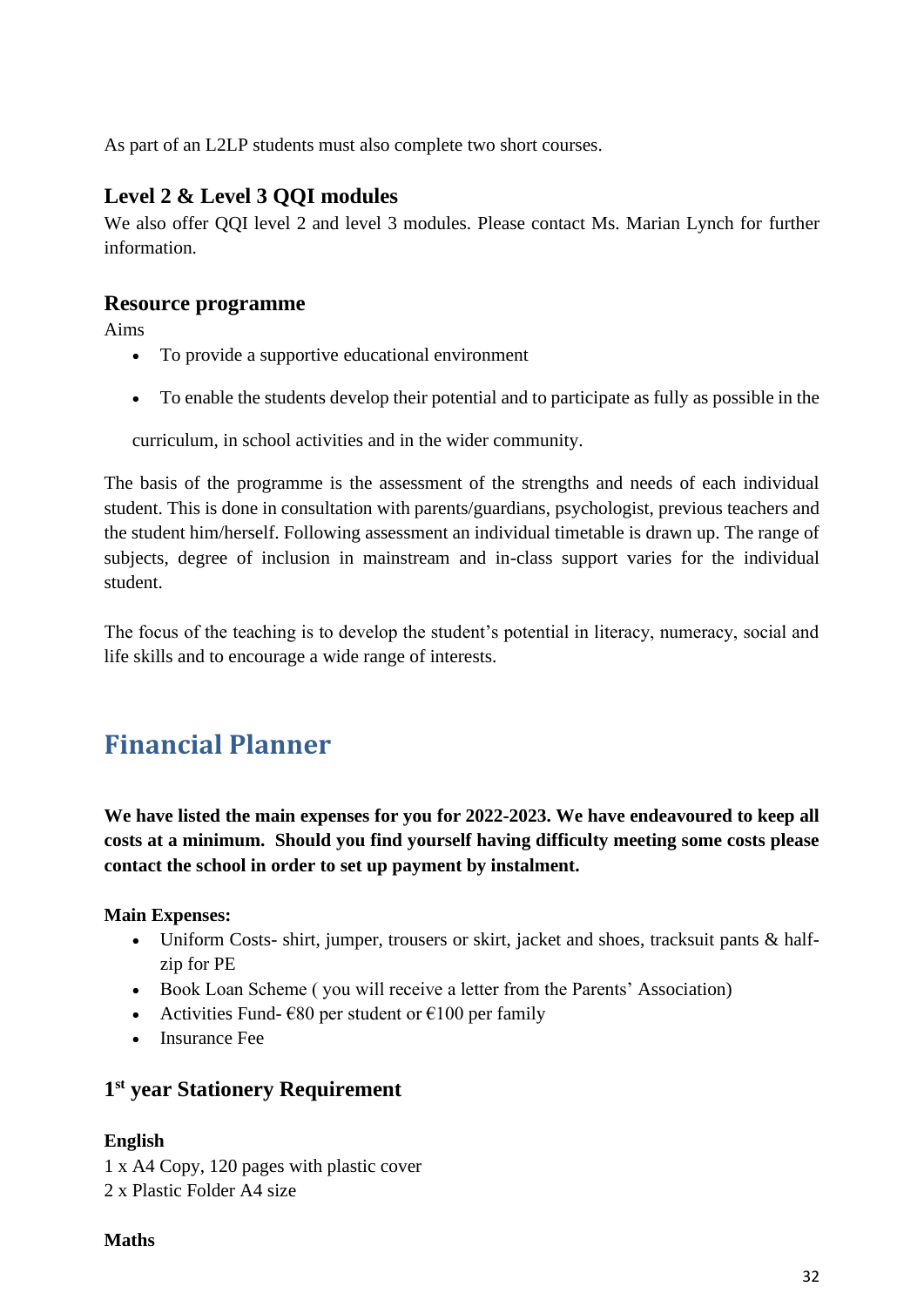2 x A4 Copies, 120 pages with plastic cover Calculator required, Casio fx-83GT plus Mathematical set

#### **Science**

2 x A4 Copies, 120 pages with plastic cover A2 Plastic carry case

**Gaeilge** 3 x A5 Copy books

**French** 

A4 hardback copy (lined only) Copy book A5, 120 pages

#### **History**

1 x A4 Copy, 120 pages with plastic cover

**Geography** 1 x A4 copy, 120 pages with plastic cover

### **Art**

1 x A3 Plastic folder 1 x A3 Sketchpad Pencils: 3B, 4B, 5B

#### **Home Economics**

1 x A4 plastic cover copy 1 x Pritstick

**Metalwork** Students of metalwork have to have their own locker

### **Technical Graphics**

2H pencil HB pencil Teacher will outline other requirements in class in September

### **Business**

1 x A4 hardback copy 1 copy, 120 pages

**Woodwork**

1 x A4 hardback copy